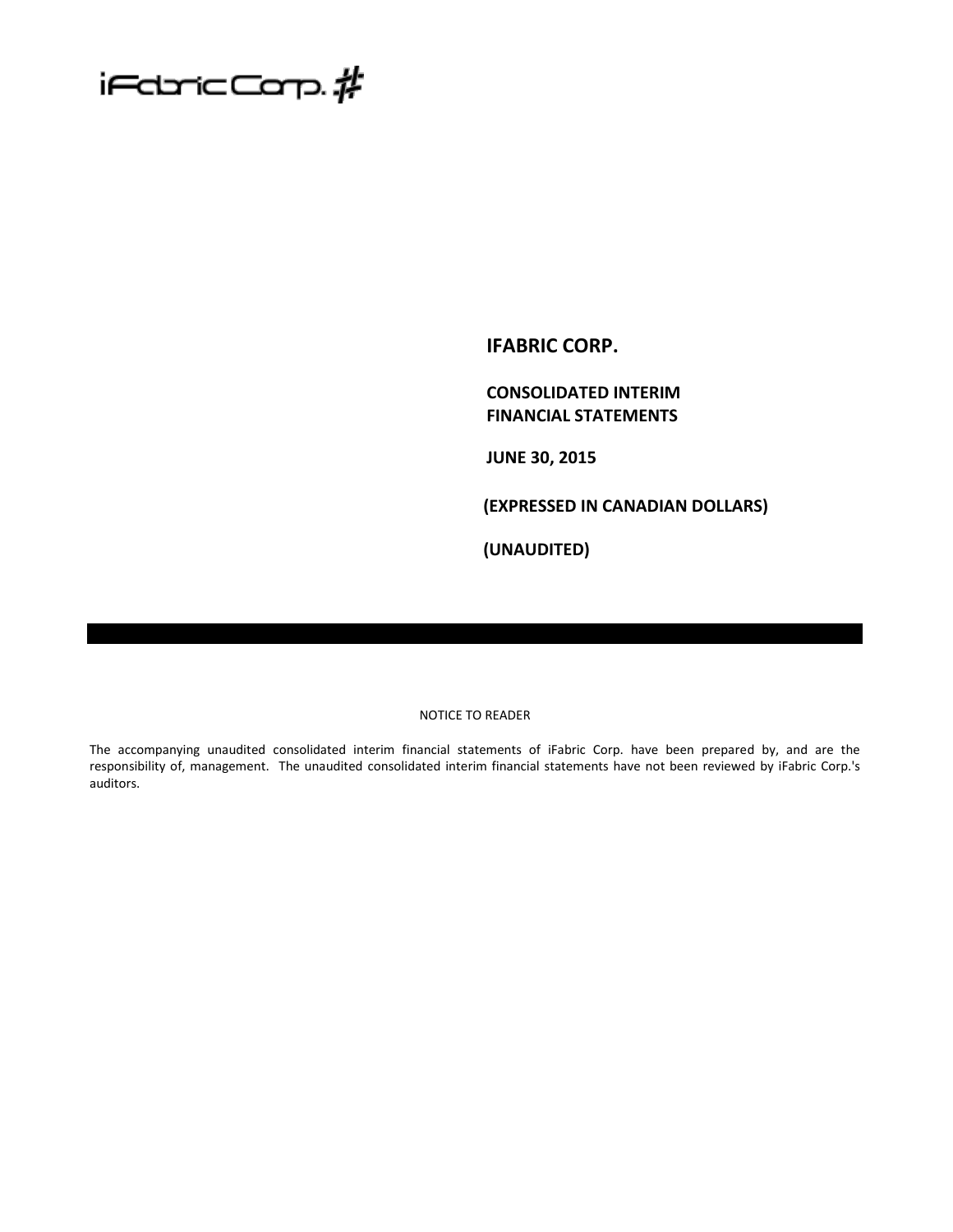# **IFABRIC CORP. CONSOLIDATED INTERIM STATEMENTS OF FINANCIAL POSITION (Unaudited, Expressed in Canadian Dollars)**

| As at                                              | <b>June 30,</b><br>2015 | September 30,<br>2014 |
|----------------------------------------------------|-------------------------|-----------------------|
| <b>ASSETS</b>                                      |                         |                       |
| <b>Current assets</b>                              |                         |                       |
| Cash (note 4)                                      | 871,026                 | 1,006,385             |
| Accounts receivable (note 5)                       | 2,653,862               | 2,042,179             |
| Inventory (note 6)                                 | 3,730,465               | 4,412,215             |
| Prepaid expenses and deposits (note 7)             | 345,217                 | 283,533               |
| Foreign exchange forward contracts (note 8)        | 9,660                   | 59,828                |
| <b>Total current assets</b>                        | 7,610,230               | 7,804,140             |
| Non-current assets                                 |                         |                       |
| Property, plant and equipment (note 9)             | 2,497,663               | 2,527,012             |
| Deferred development costs (note 10)               | 638,539                 | 759,637               |
| Deferred income taxes (note 11)                    | 604,994                 | 453,594               |
| Goodwill                                           | 55,050                  | 55,050                |
| <b>Total non-current assets</b>                    | 3,796,246               | 3,795,293             |
| <b>Total assets</b>                                | 11,406,476              | 11,599,433            |
| <b>LIABILITIES</b>                                 |                         |                       |
| <b>Current liabilities</b>                         |                         |                       |
| Bank indebtedness (note 4)                         | 158,304                 | 251,904               |
| Accounts payable and accrued liabilities (note 12) | 650,209                 | 1,470,510             |
| Income taxes payable                               | 688,112                 | 330,451               |
| Current portion of loans payable (note 14)         | 120,000                 | 120,000               |
| <b>Total current liabilities</b>                   | 1,616,625               | 2,172,865             |
| <b>Non-current liabilties</b>                      |                         |                       |
| Due to related parties (note 13)                   | 795,186                 | 972,287               |
| Loans payable (note 14)                            | 890,000                 | 980,000               |
| <b>Total non-current liabilities</b>               | 1,685,186               | 1,952,287             |
| <b>Total liabilities</b>                           | 3,301,811               | 4,125,152             |
| Commitments (note 18)                              |                         |                       |
| <b>SHAREHOLDERS' EQUITY</b>                        |                         |                       |
| Capital stock (note 15)                            | 2,743,530               | 2,722,194             |
| Warrants (note 15)                                 | 704,861                 | 704,861               |
| Options (note 15)                                  | 1,190,102               | 757,308               |
| Non-controlling interest                           | 16,230                  | 12,210                |
| <b>Retained earnings</b>                           | 3,449,942               | 3,277,708             |
| <b>Total shareholders' equity</b>                  | 8,104,665               | 7,474,281             |
| Total liabilities and shareholders' equity         | 11,406,476              | 11,599,433            |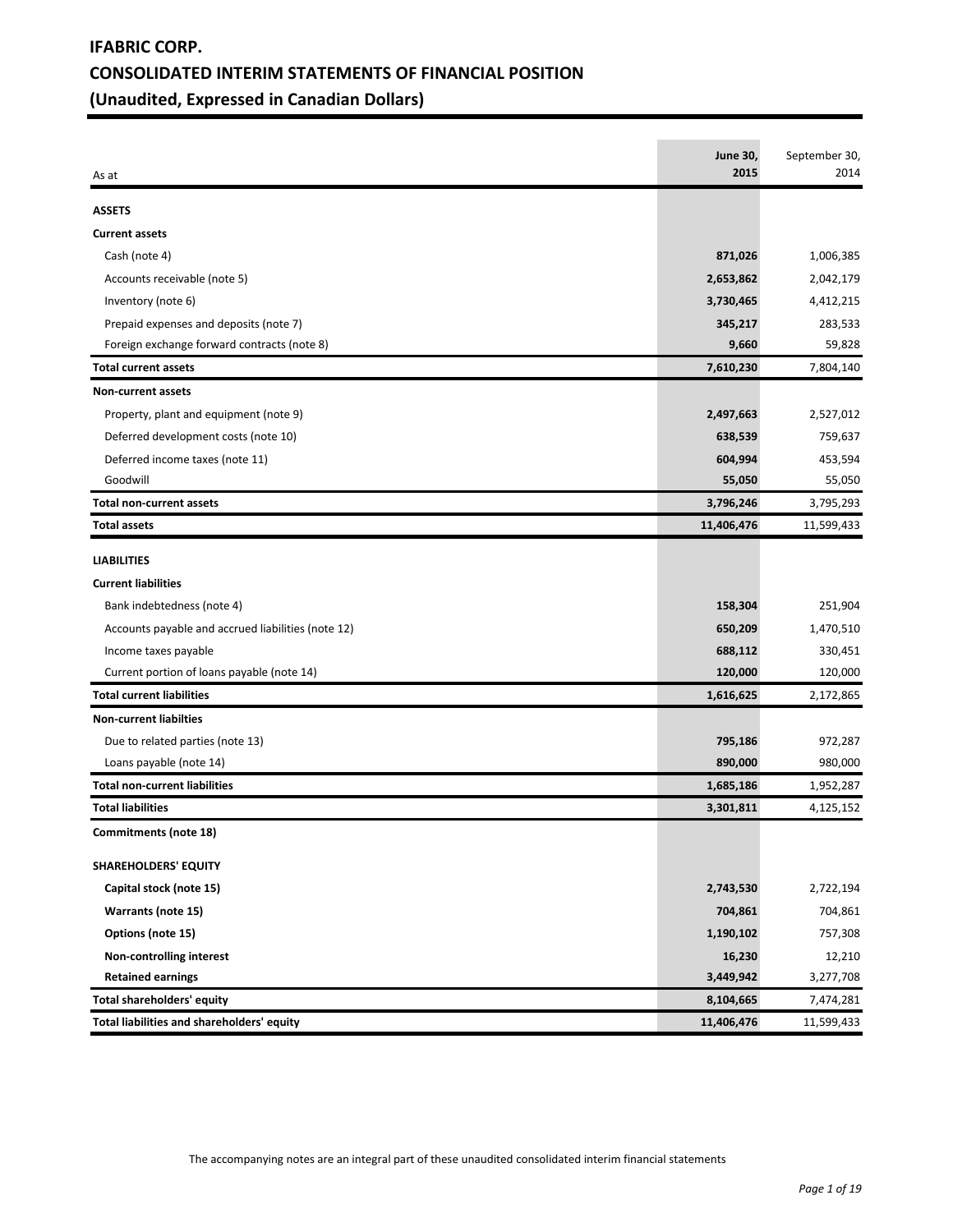# **IFABRIC CORP. CONSOLIDATED INTERIM STATEMENTS OF EARNINGS AND COMPREHENSIVE EARNINGS (Unaudited, Expressed in Canadian Dollars)**

|                                                                                                                                                                           | Three months                  |                                         | Nine months                     |                                            |  |
|---------------------------------------------------------------------------------------------------------------------------------------------------------------------------|-------------------------------|-----------------------------------------|---------------------------------|--------------------------------------------|--|
| Periods ended June 30,                                                                                                                                                    | 2015                          | 2014                                    | 2015                            | 2014                                       |  |
| <b>REVENUE</b>                                                                                                                                                            | 3,700,502                     | 3,881,993                               | 9,994,384                       | 9,799,051                                  |  |
| <b>COST OF SALES</b>                                                                                                                                                      | 1,558,529                     | 1,950,712                               | 4,819,573                       | 4,666,870                                  |  |
| <b>GROSS PROFIT</b>                                                                                                                                                       | 2,141,973                     | 1,931,281                               | 5,174,811                       | 5,132,181                                  |  |
| <b>EXPENSES</b>                                                                                                                                                           |                               |                                         |                                 |                                            |  |
| General and administrative costs (note 19)                                                                                                                                | 728,997                       | 658,626                                 | 2,334,344                       | 1,818,607                                  |  |
| Selling and design costs                                                                                                                                                  | 723,606                       | 645,483                                 | 1,988,740                       | 1,905,842                                  |  |
| Interest on operating line                                                                                                                                                | 4,009                         | 1,733                                   | 16,187                          | 6,575                                      |  |
| Interest on long-term debt                                                                                                                                                | 10,529                        | 12,185                                  | 33,049                          | 37,513                                     |  |
| Amortization of property, plant and equipment                                                                                                                             | 9,783                         | 10,930                                  | 29,349                          | 32,790                                     |  |
| Amortization of deferred development costs                                                                                                                                | 40,366                        | 36,100                                  | 121,097                         | 108,300                                    |  |
|                                                                                                                                                                           | 1,517,290                     | 1,365,057                               | 4,522,766                       | 3,909,627                                  |  |
| <b>EARNINGS FROM OPERATIONS</b>                                                                                                                                           | 624,683                       | 566,224                                 | 652,045                         | 1,222,555                                  |  |
| <b>OTHER EXPENSES (INCOME)</b><br>Share based compensation<br>Gain on foreign exchange<br>Unrealized loss on foreign exchange forward contracts (note 8)<br>Sundry income | 232,754<br>11,476<br>(4, 320) | 123,150<br>84,208<br>(26, 718)<br>4,409 | 442,130<br>(254, 564)<br>10,168 | 206,414<br>(117, 891)<br>11,544<br>(1,736) |  |
|                                                                                                                                                                           | 239,910                       | 185,049                                 | 197,734                         | 98,331                                     |  |
| <b>EARNINGS BEFORE INCOME TAXES</b>                                                                                                                                       | 384,773                       | 381,175                                 | 454,311                         | 1,124,224                                  |  |
| PROVISION FOR (RECOVERY OF) INCOME TAXES (note 17)                                                                                                                        |                               |                                         |                                 |                                            |  |
| Current                                                                                                                                                                   | 219,212                       | 166,619                                 | 429,457                         | 365,979                                    |  |
| Deferred                                                                                                                                                                  | (43, 200)                     | (30, 532)                               | (151, 400)                      | 19,738                                     |  |
|                                                                                                                                                                           | 176,012                       | 136,087                                 | 278,057                         | 385,717                                    |  |
| <b>NET EARNINGS</b>                                                                                                                                                       | 208,761                       | 245,088                                 | 176,254                         | 738,506                                    |  |
| OTHER COMPREHENSIVE EARNINGS                                                                                                                                              |                               |                                         |                                 |                                            |  |
| <b>TOTAL COMPREHENSIVE EARNINGS</b>                                                                                                                                       | 208,761                       | 245,088                                 | 176,254                         | 738,506                                    |  |
| <b>EARNINGS PER SHARE (note 16)</b>                                                                                                                                       |                               |                                         |                                 |                                            |  |
| <b>Basic</b>                                                                                                                                                              | 0.008                         | 0.009                                   | 0.007                           | 0.029                                      |  |
| Diluted                                                                                                                                                                   | 0.008                         | 0.009                                   | 0.006                           | 0.027                                      |  |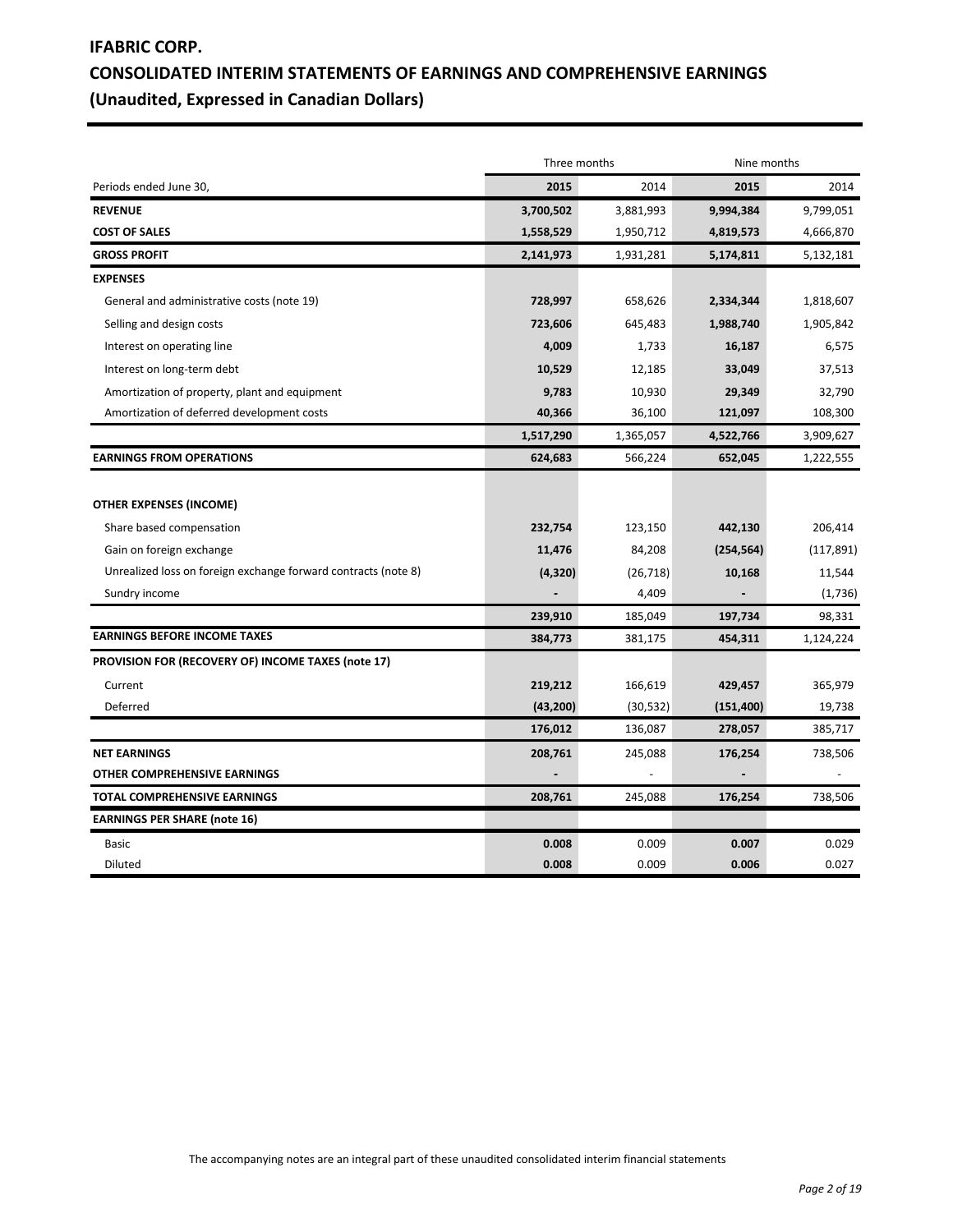# **IFABRIC CORP. CONSOLIDATED INTERIM STATEMENTS OF CHANGES IN SHAREHOLDERS' EQUITY (Unaudited, Expressed in Canadian Dollars)**

|                                                                                 |                          |                          |                          |                          | Accumulated other<br>comprehensive | Non-controlling          |            |
|---------------------------------------------------------------------------------|--------------------------|--------------------------|--------------------------|--------------------------|------------------------------------|--------------------------|------------|
|                                                                                 | Capital stock            | Warrants                 | Options                  | Retained earnings        | earnings                           | interest                 | Total      |
| Balance at September 30, 2013                                                   | 1,978,987                |                          | 436,414                  | 2,735,494                |                                    | 13,276                   | 5,164,171  |
| Private placement                                                               | 1,629,000                | $\overline{\phantom{a}}$ | $\overline{\phantom{a}}$ | $\overline{\phantom{a}}$ | ۰                                  | $\overline{\phantom{a}}$ | 1,629,000  |
| Fair value of shareholder warrants issued on<br>private placement               | (579, 293)               | 579,293                  |                          |                          |                                    |                          |            |
| Share issue costs - cash                                                        | (198, 712)               | $\overline{\phantom{a}}$ |                          |                          |                                    |                          | (198, 712) |
| Share issue costs - fair value of agent warrants<br>issued on private placement | (125, 568)               | 125,568                  |                          |                          |                                    | $\overline{\phantom{a}}$ |            |
| Share based compensation                                                        |                          | $\overline{\phantom{a}}$ | 206,414                  |                          |                                    |                          | 206,414    |
| <b>Exercise of options</b>                                                      | 17,780                   |                          | (7,780)                  |                          |                                    |                          | 10,000     |
| Total comprehensive earnings                                                    | $\overline{\phantom{a}}$ | $\overline{\phantom{a}}$ | $\overline{\phantom{a}}$ | 735,793                  | $\overline{\phantom{a}}$           | 2,713                    | 738,506    |
| Balance at June 30, 2014                                                        | 2,722,194                | 704,861                  | 635,048                  | 3,471,287                |                                    | 15,989                   | 7,549,379  |
| Balance at September 30, 2014                                                   | 2,722,194                | 704,861                  | 757,308                  | 3,277,708                |                                    | 12,210                   | 7,474,281  |
| Exercise of options                                                             | 21,336                   | $\overline{\phantom{a}}$ | (9, 336)                 |                          |                                    | $\overline{\phantom{a}}$ | 12,000     |
| Share based compensation                                                        | $\overline{\phantom{a}}$ | $\overline{\phantom{a}}$ | 442,130                  |                          |                                    |                          | 442,130    |
| Total comprehensive earnings                                                    |                          |                          |                          | 172,234                  |                                    | 4,020                    | 176,254    |
| Balance at June 30, 2015                                                        | 2,743,530                | 704,861                  | 1,190,102                | 3,449,942                |                                    | 16,230                   | 8,104,665  |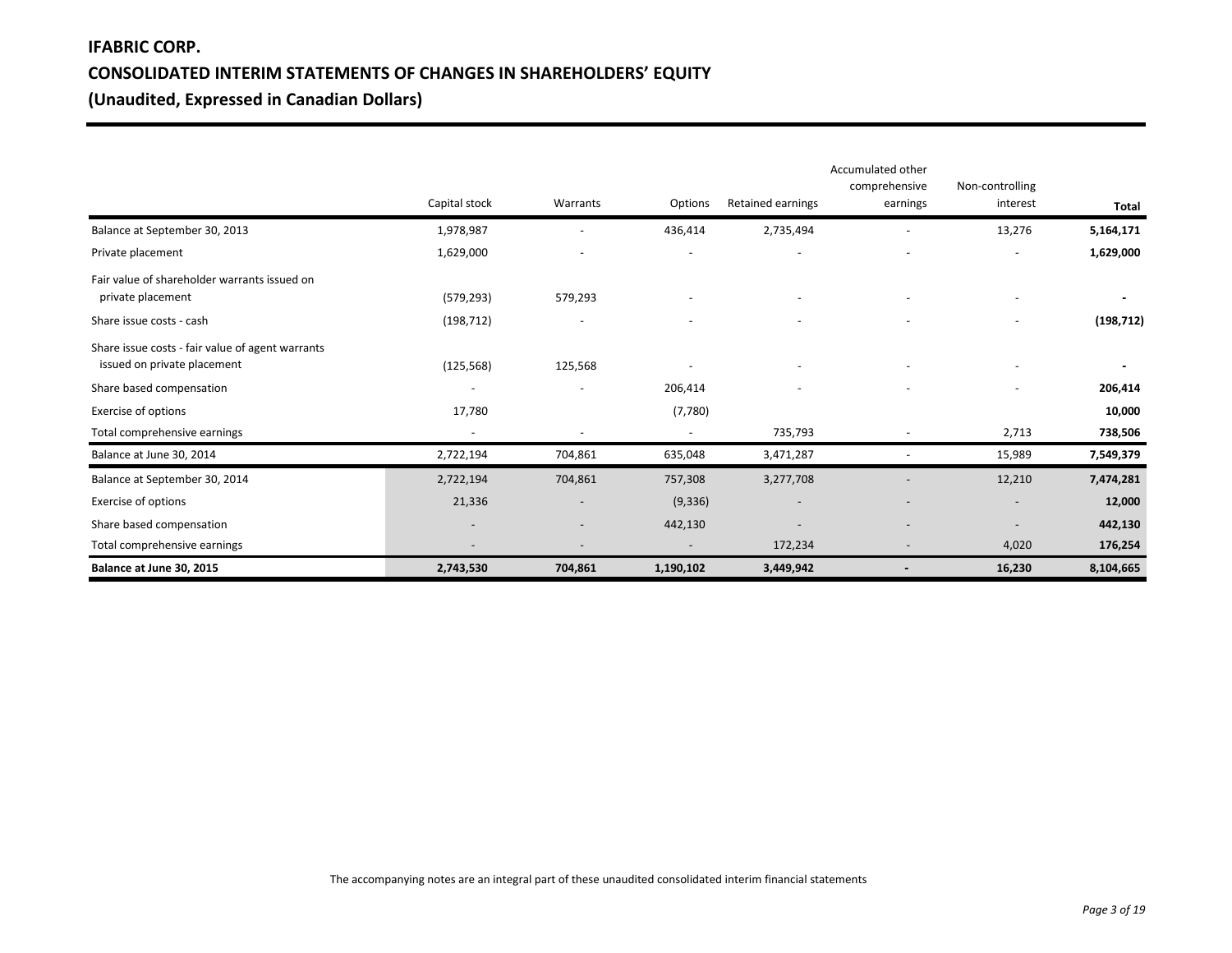# **IFABRIC CORP. CONSOLIDATED INTERIM STATEMENTS OF CASH FLOWS (Unaudited, Expressed in Canadian Dollars)**

| Nine months ended June 30,                            | 2015                     | 2014        |
|-------------------------------------------------------|--------------------------|-------------|
| CASH WAS PROVIDED BY (USED IN)                        |                          |             |
| <b>OPERATING ACTIVITIES</b>                           |                          |             |
| Total comprehensive earnings                          | 176,254                  | 738,506     |
| Items not affecting cash                              |                          |             |
| Amortization of property, plant and equipment         | 29,349                   | 32,790      |
| Amortization of deferred development costs            | 121,097                  | 108,300     |
| Unrealized loss on foreign exchange forward contracts | 10,168                   | 11,544      |
| Gain on sale of property, plant and equipment         |                          | (2,731)     |
| Share based compensation                              | 442,130                  | 206,414     |
| Deferred income tax recovery (provision)              | (151, 400)               | 19,738      |
|                                                       | 627,598                  | 1,114,561   |
| Change in non-cash operating working capital items    |                          |             |
| Accounts receivable                                   | (611, 682)               | (1,856,629) |
| Inventory                                             | 681,749                  | (51, 759)   |
| Prepaid expenses and deposits                         | (61, 684)                | (574, 399)  |
| Foreign exchange forward contracts                    | 40,000                   |             |
| Investment tax credits recoverable                    |                          | 12,826      |
| Accounts payable and accrued liabilities              | (820, 300)               | (204, 987)  |
| Income taxes payable                                  | 357,661                  | 244,456     |
|                                                       | (414, 256)               | (2,430,492) |
|                                                       | 213,342                  | (1,315,931) |
| <b>FINANCING ACTIVITIES</b>                           |                          |             |
| Bank operating line                                   | (93,600)                 | (18, 938)   |
| Due to related parties                                | (177, 101)               | 49,226      |
| Repayment of loans                                    | (90,000)                 | (103, 893)  |
| Share and warrant issuances (note 15)                 | 12,000                   | 1,639,000   |
| Share and warrant issuance costs - cash (note 15)     |                          | (198, 712)  |
|                                                       | (348, 701)               | 1,366,683   |
| <b>INVESTING ACTIVITIES</b>                           |                          |             |
| Purchase of property, plant and equipment             |                          | (26, 754)   |
| Proceeds on disposal of property, plant and equipment | -                        | 13,484      |
|                                                       | $\overline{\phantom{0}}$ | (13, 270)   |
| <b>CHANGE IN CASH POSITION</b>                        | (135, 359)               | 37,482      |
| CASH, beginning of period (note 4)                    | 1,006,385                | 457,131     |
| CASH, end of period (note 4)                          | 871,026                  | 494,613     |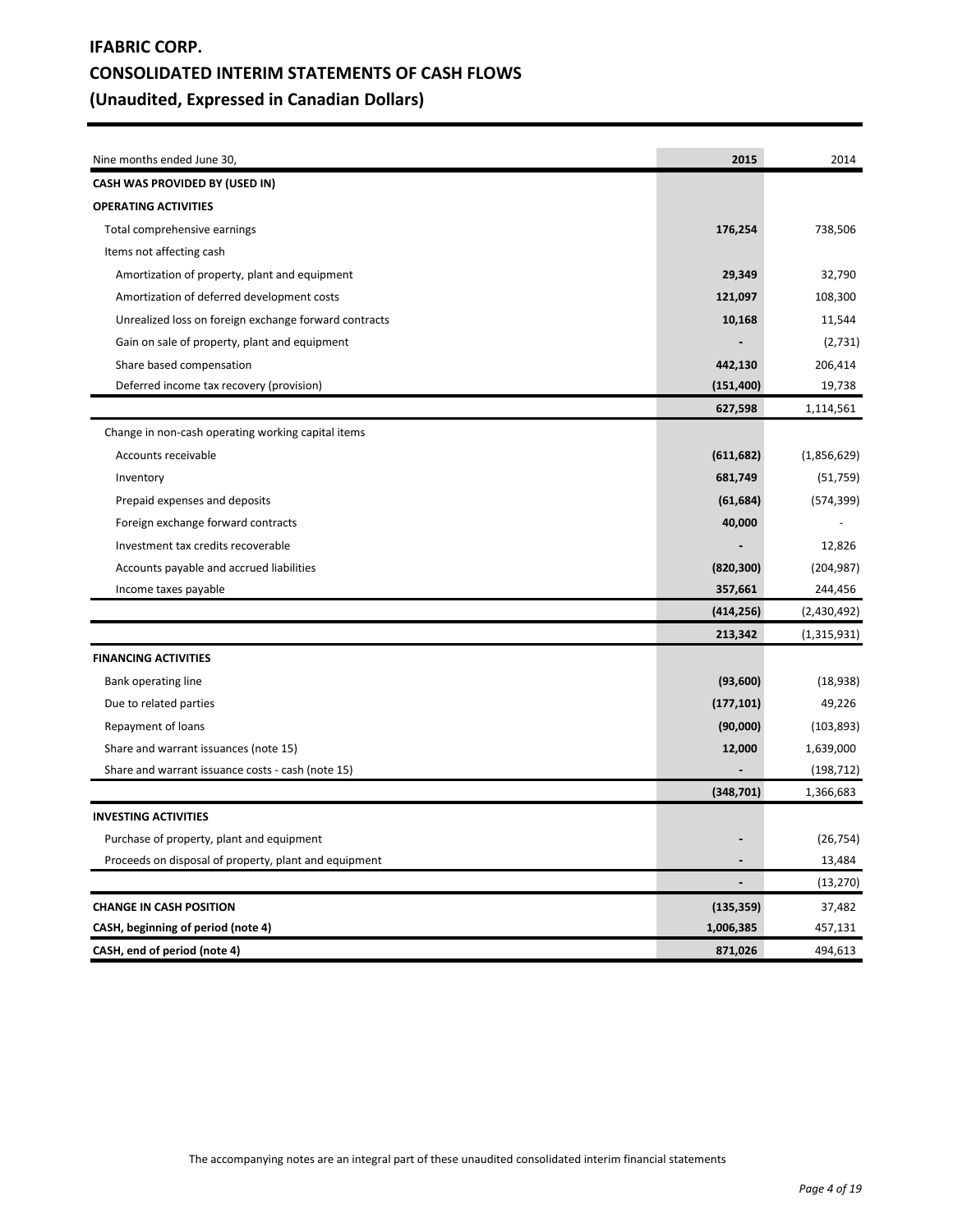#### **1. NATURE OF OPERATIONS**

iFabric Corp. ("iFabric" or the "Company") was incorporated under the Alberta Business Corporations Act on April 9, 2007 as a capital pool company as defined in Policy 2.4 of the TSX Venture Exchange. On June 4, 2012, the Company closed its Qualifying Transaction with Coconut Grove Textiles Inc. and its shares began trading on the TSX Venture Exchange ("TSX-V") under the trading symbol "IFA". With effect from this date the Company is no longer considered a capital pool company and is now classified as an industrial Tier 2 issuer on the TSX-V.

The Company's principle activities relate to the business of designing and manufacturing women's intimate apparel and sleepwear, as well as a range of complimenting accessories. The Company is also in the business of distributing a range of specialty textiles as well as a number of chemical products that are suitable for application to textiles. The head office is located at 525 Denison Street, Unit 1, Markham Ontario.

#### **2. BASIS OF PREPARATION**

#### **(a) Statement of compliance**

The Company applies International Financial Reporting Standards ("IFRS") as issued by the International Accounting Standards Board ("IASB"). These unaudited consolidated interim financial statements have been prepared in accordance with International Accounting Standard ("IAS") 34 - Interim Financial Reporting and were approved by iFabric's board of directors on August 14, 2015. They do not include all of the information required in annual financial statements.

The same accounting policies were followed in the preparation of these unaudited consolidated interim financial statements as those used in the preparation of the most recent audited annual consolidated financial statements for the year ended September 30, 2014, other than those set out in note 3(a). These unaudited consolidated interim financial statements should be read in conjunction with the audited annual consolidated financial statements for the year ended September 30, 2014, prepared in accordance with IFRS.

#### **(b) Basis of consolidation**

These unaudited consolidated interim financial statements include the accounts of iFabric Corp., and its wholly-owned subsidiary, Coconut Grove Textiles Inc., which includes the consolidated accounts of its wholly-owned subsidiaries Coconut Grove Pads Inc., Intelligent Fabric Technologies (North America) Inc. and CG Intimates Inc. They also include the accounts of 2074160 Ontario Inc., which is a 60% owned subsidiary of Coconut Grove Textiles Inc. All intercorporate balances and transactions have been eliminated.

#### **(c) Seasonal fluctuations**

The interim period results of operations do not necessarily reflect results for the full fiscal year because of seasonal fluctuations that characterize the apparel and textiles industries.

#### **(d) Basis of measurement**

These unaudited consolidated interim financial statements were prepared on a historical cost basis except for certain items which may be accounted for at fair value, as further discussed in the significant accounting policies of the most recent audited annual financial statements for the year ended September 30, 2014.

#### **(e) Functional and presentation currency**

These unaudited consolidated interim financial statements are presented in Canadian dollars, which is the Company's functional currency.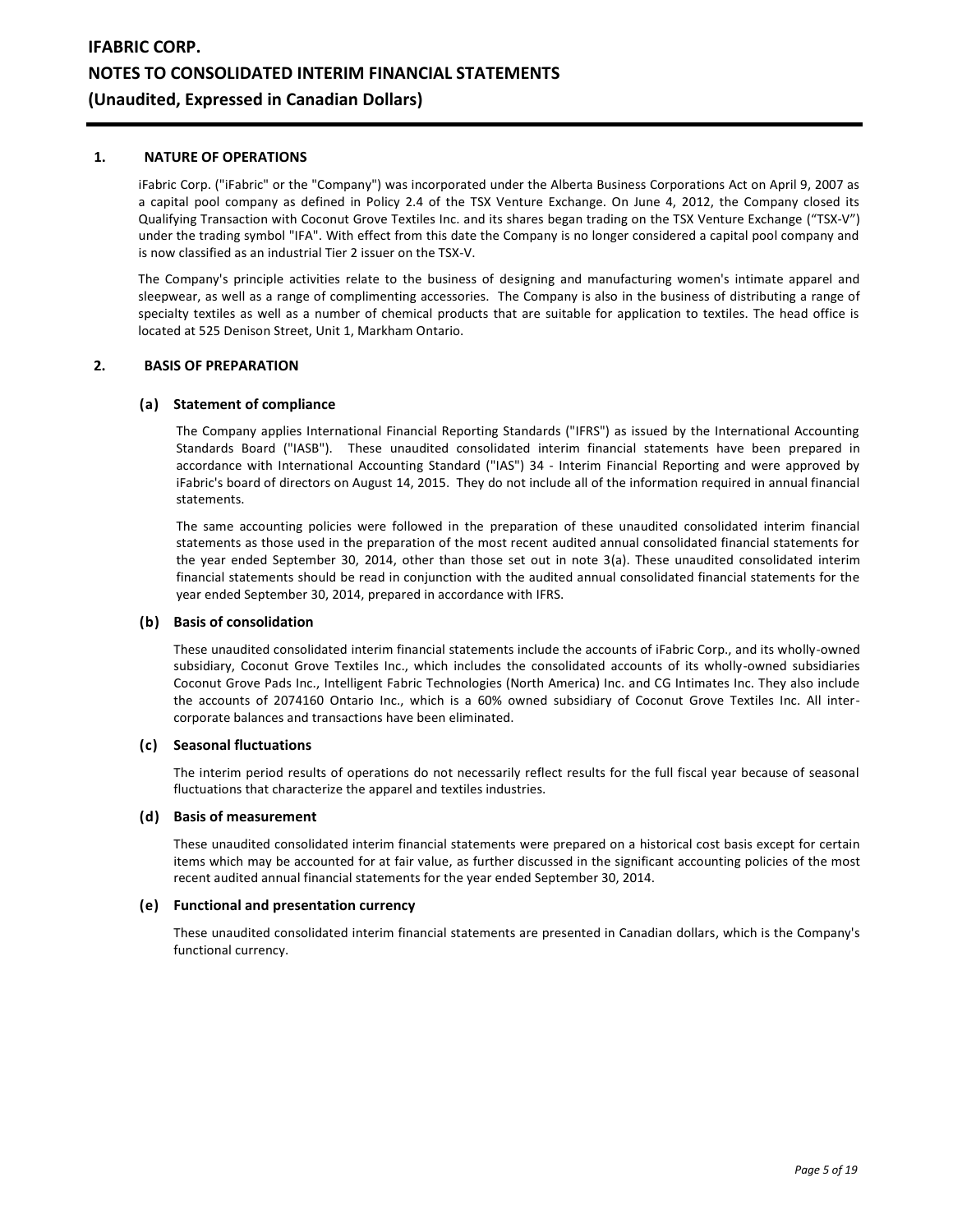#### **3. ACCOUNTING POLICY DEVELOPMENTS**

## **(a) Initial application of standards, interpretations and amendments to standards and interpretations in the reporting period**

Certain pronouncements were issued by the IASB or the International Financial Reporting Interpretations Committee ("IFRIC") that are mandatory for annual periods beginning on or after January 1, 2014. As of October 1, 2014, the Company has adopted the following standards:

- i) IAS 32, 'Financial Instruments: Presentation' was amended in December, 2011, clarifying the application of the offsetting requirements of financial assets and financial liabilities. The Company has assessed that the adoption of IAS 32 has no material impact on the financial statements.
- ii) 'Annual Improvements to IFRSs 2010-2012 and 2011-2013 cycle' were approved by the IASB in December 2013. These improvements included amendments to a number of IFRSs as a result of the annual improvements project. The Company has assessed that no adjustments are necessary as a result of applying the revised rules.

## **(b) Future changes in accounting policies**

Certain new standards, interpretations, amendments and improvements to existing standards were issued by the IASB or International Financial Reporting Interpretations Committee ("IFRIC") that are mandatory for accounting periods beginning on January 1, 2015 or later periods. The standards impacted that are applicable to the Company are as follows:

- i) IFRS 9, 'Financial Instruments' was issued in November 2009 as the first step in its project to replace IAS 39 'Financial Instruments: Recognition and Measurement'. IFRS 9 introduces new requirements for classifying and measuring financial assets that must be applied starting January 1, 2018, with early adoption permitted. The IASB amended IFRS 9 in November, 2013 to add new requirements for classifying and measuring financial liabilities, de-recognition of financial instruments, impairment and hedge accounting. The standard is not expected to have an impact on the Company's accounting for financial instruments and the Company has not yet decided when to adopt IFRS 9.
- ii) IFRS 15, 'Revenue From Contracts With Customers' was issued in May 2014. The standard provides a comprehensive framework for recognition, measurement, and disclosure of revenue from contracts with customers except for those that fall within the scope of IAS 17, 'Leases' or other applicable IFRS. Application of the standard is mandatory for annual reporting periods beginning on or after January 1, 2017, with early adoption permitted. The adoption of IFRS 15 is not expected to have an impact on the Company's accounting for revenue and the Company is currently assessing when to adopt IFRS 15.
- iii) 'Annual Improvements to IFRSs 2012-2014 Cycle' was approved by the IASB in September 2014. These improvements included amendments to a number of IFRSs as a result of the annual improvements project. The revised rules are effective for annual periods beginning on or after January 1, 2016, with early adoption permitted. The Company expects there to be no impact or adjustments necessary as a result of applying the revised rules.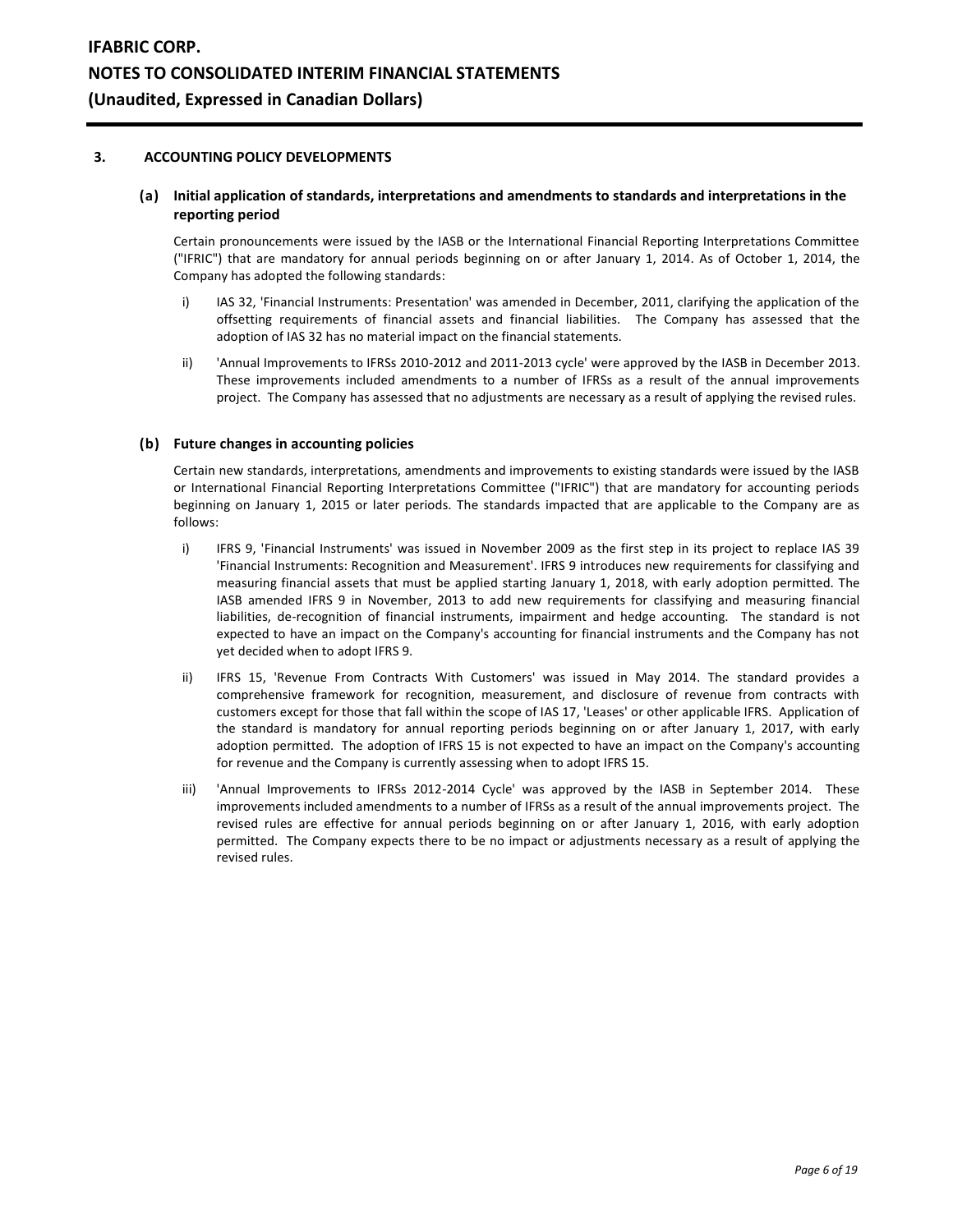# **4. CASH AND BANK INDEBTEDNESS**

As at June 30, 2015, and September 30, 2014, cash consisted of bank balances held at various major financial institutions.

As at June 30, 2015, there were no cash equivalents on hand (September 30, 2014 - nil).

One of the Company's subsidiaries has a demand operating loan with a tier one Canadian bank available to a maximum of \$2,000,000, against which \$158,304 was outstanding as at June 30, 2015 (September 30, 2014 - \$251,904). The loan facility bears interest at the bank's prime lending rate plus 1.75%. The purpose of the credit facility is to provide for ongoing operating requirements including the financing of accounts receivable and inventory. The facility is secured by General Security Agreements covering all the assets of two subsidiary companies, accounts receivable insurance, an assignment of fire insurance, and a guarantee in the amount of \$1,000,000 from a third subsidiary of the Company. In addition, the company has credit card facilities amounting to \$50,000 Canadian dollars and \$25,000 US dollars, which are subject to the same security arrangements.

### **5. ACCOUNTS RECEIVABLE**

|                                 | <b>June 30,</b><br>2015 | September 30,<br>2014 |
|---------------------------------|-------------------------|-----------------------|
| Trade receivables               | 2,683,560               | 2,248,479             |
| Allowance for doubtful accounts | (10, 254)               | (8, 817)              |
| Accrued discounts               | (92,000)                | (237,970)             |
| Other                           | 72,556                  | 40,487                |
|                                 | 2,653,862               | 2,042,179             |

#### **6. INVENTORY**

During the nine month period ended June 30, 2015, the amount of inventory charged to earnings was \$4,318,387 (2014 - \$4,534,554) and the amount of inventory write-downs were \$78,154 (2014 - nil). There were no reversals of prior periods write-downs of inventory.

|                | <b>June 30,</b><br>2015 | September 30,<br>2014 |
|----------------|-------------------------|-----------------------|
| Raw materials  | 300,748                 | 364,278               |
| Finished goods | 3,429,717               | 4,047,937             |
|                | 3,730,465               | 4,412,215             |

# **7. PREPAID EXPENSES AND DEPOSITS**

|                            | <b>June 30,</b><br>2015 | September 30,<br>2014    |
|----------------------------|-------------------------|--------------------------|
| Deposits paid to suppliers | 276,671                 | 283,533                  |
| Prepaid expenses           | 68,546                  | $\overline{\phantom{0}}$ |
|                            | 345,217                 | 283,533                  |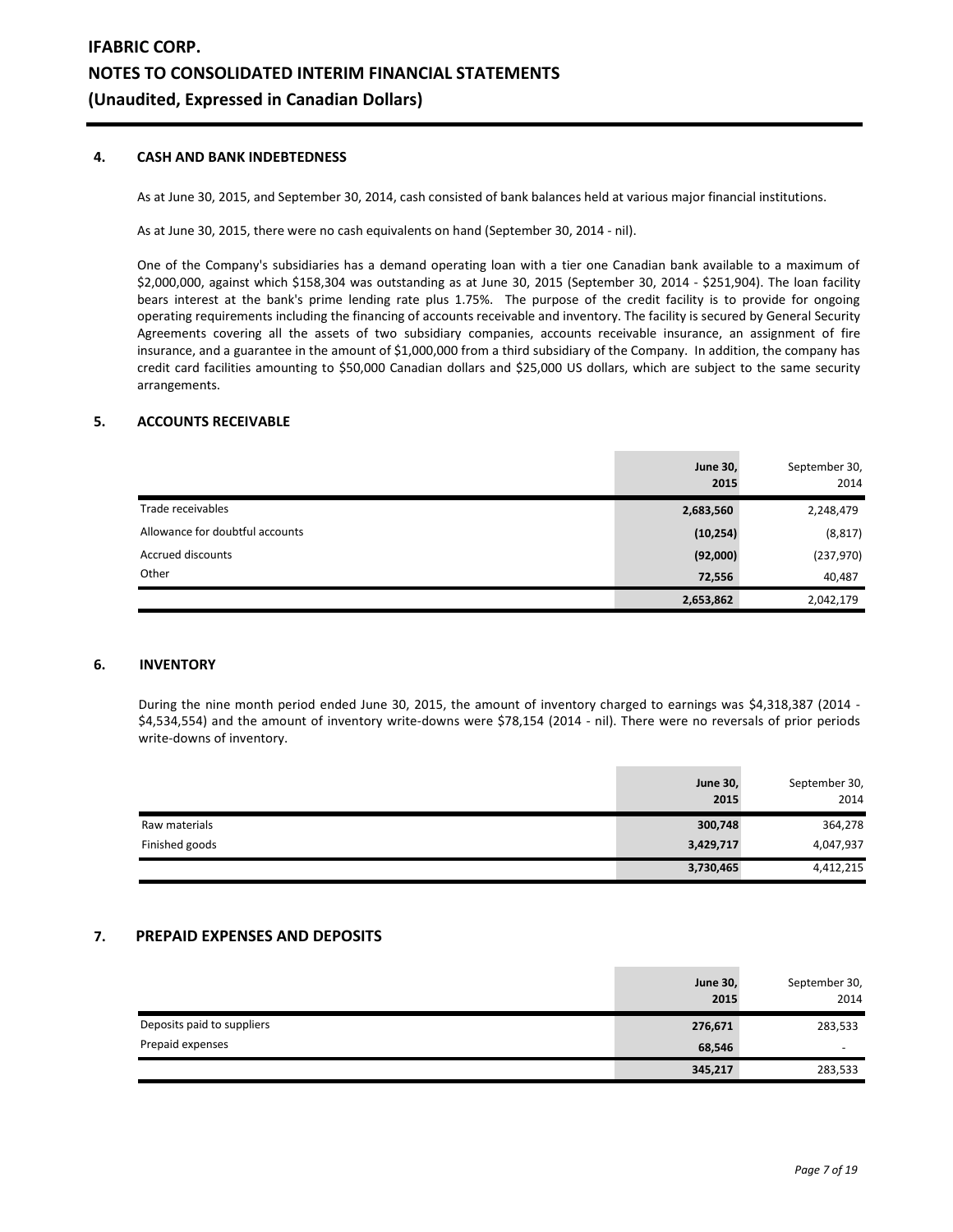## **8. FOREIGN EXCHANGE FORWARD CONTRACTS**

The Company enters into foreign exchange forward contracts to manage the risks associated with exchange rate fluctuations. The balance is comprised of the following:

|                                                               | <b>June 30,</b><br>2015 | September 30,<br>2014 |
|---------------------------------------------------------------|-------------------------|-----------------------|
| Margin balance - cash deposit                                 | 60,000                  | 100,000               |
| Mark to market variance – unrealized loss on foreign exchange | (50, 340)               | (40, 172)             |
|                                                               | 9,660                   | 59,828                |

As at June 30, 2015, the Company had contracted to sell USD \$850,000. As well, the Company had contracted to buy USD \$700,000.

For the nine months ended June 30, 2015, there is an unrealized loss on foreign exchange of \$10,168 (2014 - \$11,544) included in the statement of earnings and comprehensive earnings.

# **9. PROPERTY, PLANT AND EQUIPMENT**

|                               |           |                             | <b>June 30,</b><br>2015 |
|-------------------------------|-----------|-----------------------------|-------------------------|
|                               | Cost      | Accumulated<br>amortization | <b>Net</b>              |
| Land                          | 1,800,000 | -                           | 1,800,000               |
| <b>Buildings</b>              | 900,813   | 239,206                     | 661,607                 |
| Computer and office equipment | 167,940   | 148,063                     | 19,877                  |
| Factory machinery             | 561,512   | 545,333                     | 16,179                  |
|                               | 3,430,265 | 932,602                     | 2,497,663               |

September 30,

2014

|                               | Cost      | Accumulated<br>amortization | Net       |
|-------------------------------|-----------|-----------------------------|-----------|
| Land                          | 1,800,000 | $\overline{\phantom{a}}$    | 1,800,000 |
| <b>Buildings</b>              | 900,813   | 218,744                     | 682,069   |
| Computer and office equipment | 167,940   | 142,031                     | 25,909    |
| Factory machinery             | 561,512   | 542,478                     | 19,034    |
|                               | 3,430,265 | 903,253                     | 2,527,012 |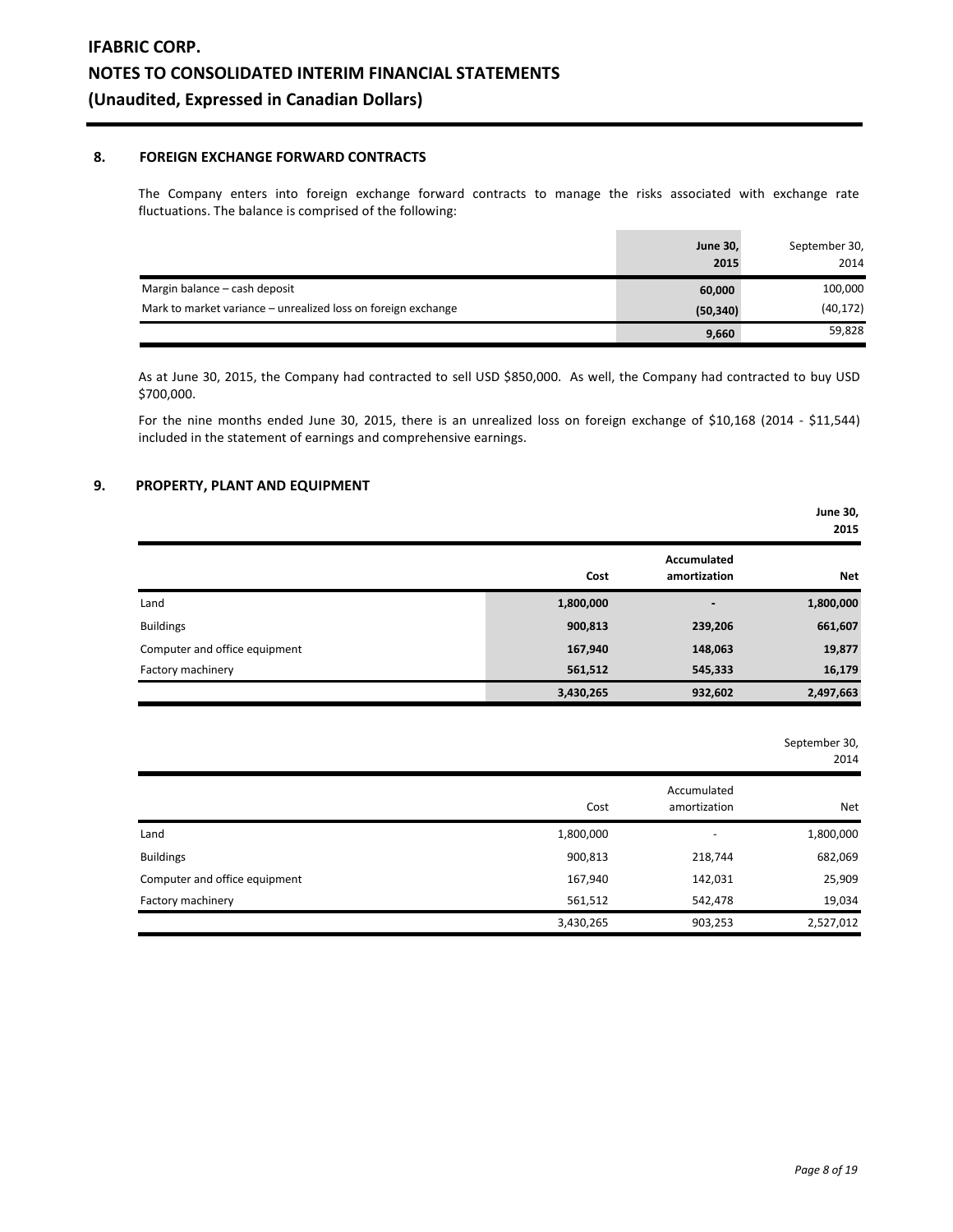### **10. DEFERRED DEVELOPMENT COSTS**

|                           |         |                                    | June 30,<br>2015      |
|---------------------------|---------|------------------------------------|-----------------------|
|                           | Cost    | <b>Accumulated</b><br>amortization | Net                   |
| Product development costs | 941,427 | 302,888                            | 638,539               |
|                           |         |                                    | September 30,<br>2014 |
|                           | Cost    | Accumulated<br>amortization        | Net                   |
| Product development costs | 941,427 | 181,790                            | 759,637               |

## **11. DEFERRED INCOME TAXES**

Temporary differences between accounting and taxable income which result in deferred income taxes are as follows:

|                                                          | <b>June 30,</b><br>2015  | September 30,<br>2014 |
|----------------------------------------------------------|--------------------------|-----------------------|
| Unutilized loss carry forward                            | 774,294                  | 614,494               |
| Capital cost allowance claimed in excess of amortization | (13, 400)                | (14, 400)             |
| Unrealized foreign exchange losses                       | 13,300                   | 10,600                |
| Share issue costs                                        | $\overline{\phantom{0}}$ | 44,200                |
| Deferred development costs                               | (169, 200)               | (201, 300)            |
|                                                          | 604,994                  | 453,594               |

and the control of the control of

The Company and its subsidiaries have non-capital losses that may be carried forward and applied to reduce taxable income of future years. These losses expire as follows:

| 2027 | 48,000    |
|------|-----------|
| 2028 | 201,000   |
| 2029 | 125,000   |
| 2030 | 205,000   |
| 2031 | 345,000   |
| 2032 | 129,000   |
| 2033 | 774,000   |
| 2034 | 336,000   |
| 2035 | 747,000   |
|      | 2,910,000 |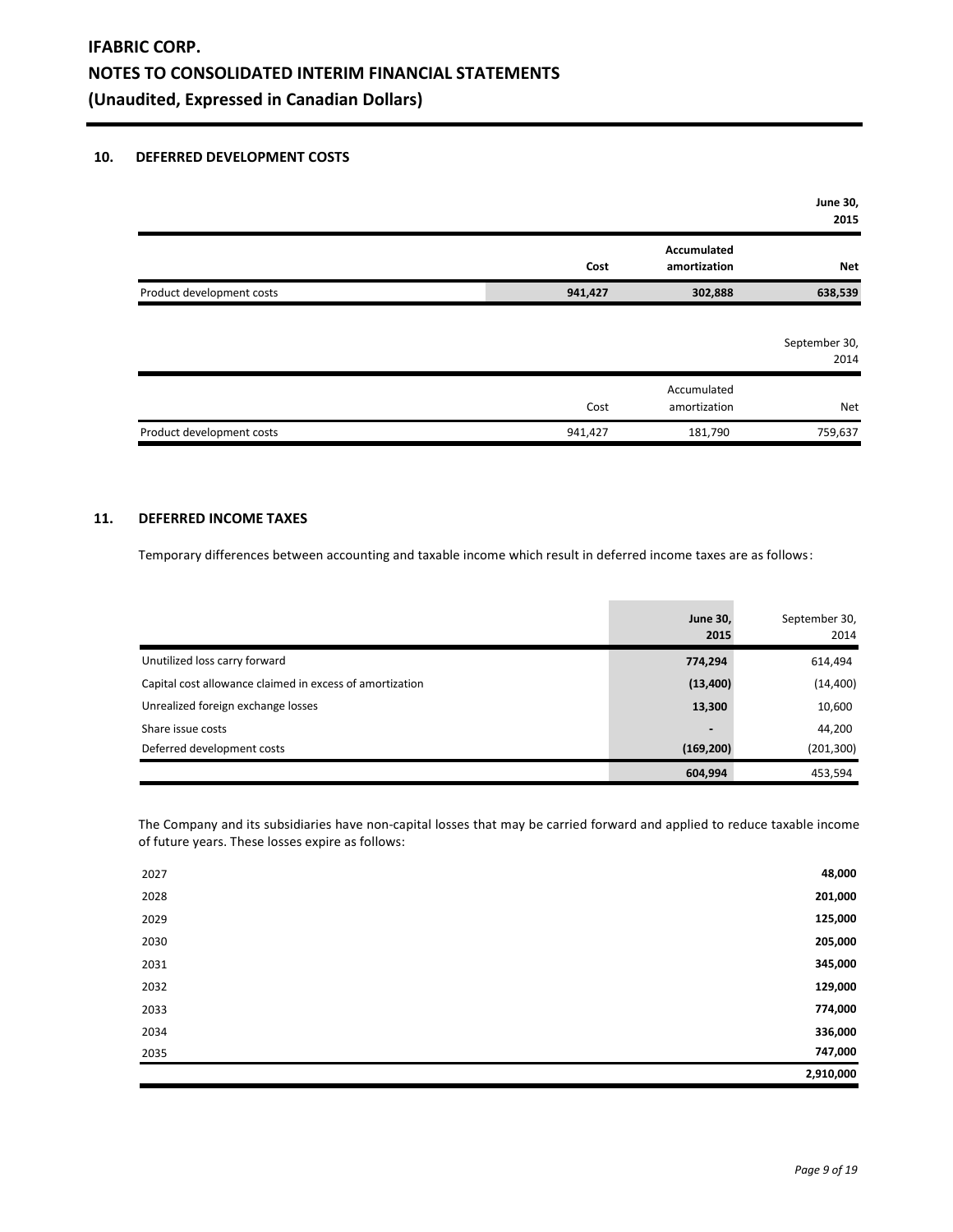# **12. ACCOUNTS PAYABLE AND ACCRUED LIABILITIES**

|                               | <b>June 30,</b><br>2015 | September 30,<br>2014 |
|-------------------------------|-------------------------|-----------------------|
| Trade payables                | 426,327                 | 1,152,679             |
| Government remittances        | 121,942                 | 136,491               |
| Accrued liabilities (note 19) | 93,093                  | 172,493               |
| Tenants deposits              | 8,847                   | 8,847                 |
|                               | 650,209                 | 1,470,510             |

## **13. DUE TO RELATED PARTIES**

The amounts due to related parties are unsecured, non-interest bearing and due on demand. The creditors have waived their right to call for payment over the next year, and accordingly, the loans have been classified as non-current.

 $\sim$ 

|                                               | <b>June 30,</b><br>2015 | September 30,<br>2014 |
|-----------------------------------------------|-------------------------|-----------------------|
| Due to shareholder                            | 259,853                 | 457,294               |
| Due to minority shareholder of subsidiary co. | 535,333                 | 514,993               |
|                                               | 795,186                 | 972,287               |

# **14. LOANS PAYABLE**

|                                                                                                                                                                                                                                                                                                                                                                                                                                                                   | <b>June 30.</b><br>2015 | September 30,<br>2014 |
|-------------------------------------------------------------------------------------------------------------------------------------------------------------------------------------------------------------------------------------------------------------------------------------------------------------------------------------------------------------------------------------------------------------------------------------------------------------------|-------------------------|-----------------------|
| Bank loan, payable in monthly principal payments of \$10,000 plus interest, bearing interest<br>at the bank's prime rate plus 1.25%, due May 31, 2023 and secured by a first readvanceable<br>mortgage on the land and building described in note 9, a general security agreement over all<br>assets of Coconut Grove Pads Inc. subject to priority on inventory and accounts receivable to<br>the lender described in note 4, and a general assignment of rents. | 1,010,000               | 1,100,000             |
| Less current portion                                                                                                                                                                                                                                                                                                                                                                                                                                              | 120,000                 | 120.000               |
| Due beyond one year                                                                                                                                                                                                                                                                                                                                                                                                                                               | 890,000                 | 980,000               |

Estimated principal re-payments are as follows:

|                  | 1,010,000 |  |
|------------------|-----------|--|
| Subsequent years | 500,000   |  |
| 2019             | 120,000   |  |
| 2018             | 120,000   |  |
| 2017             | 120,000   |  |
| 2016             | 120,000   |  |
| 2015             | 30,000    |  |
|                  |           |  |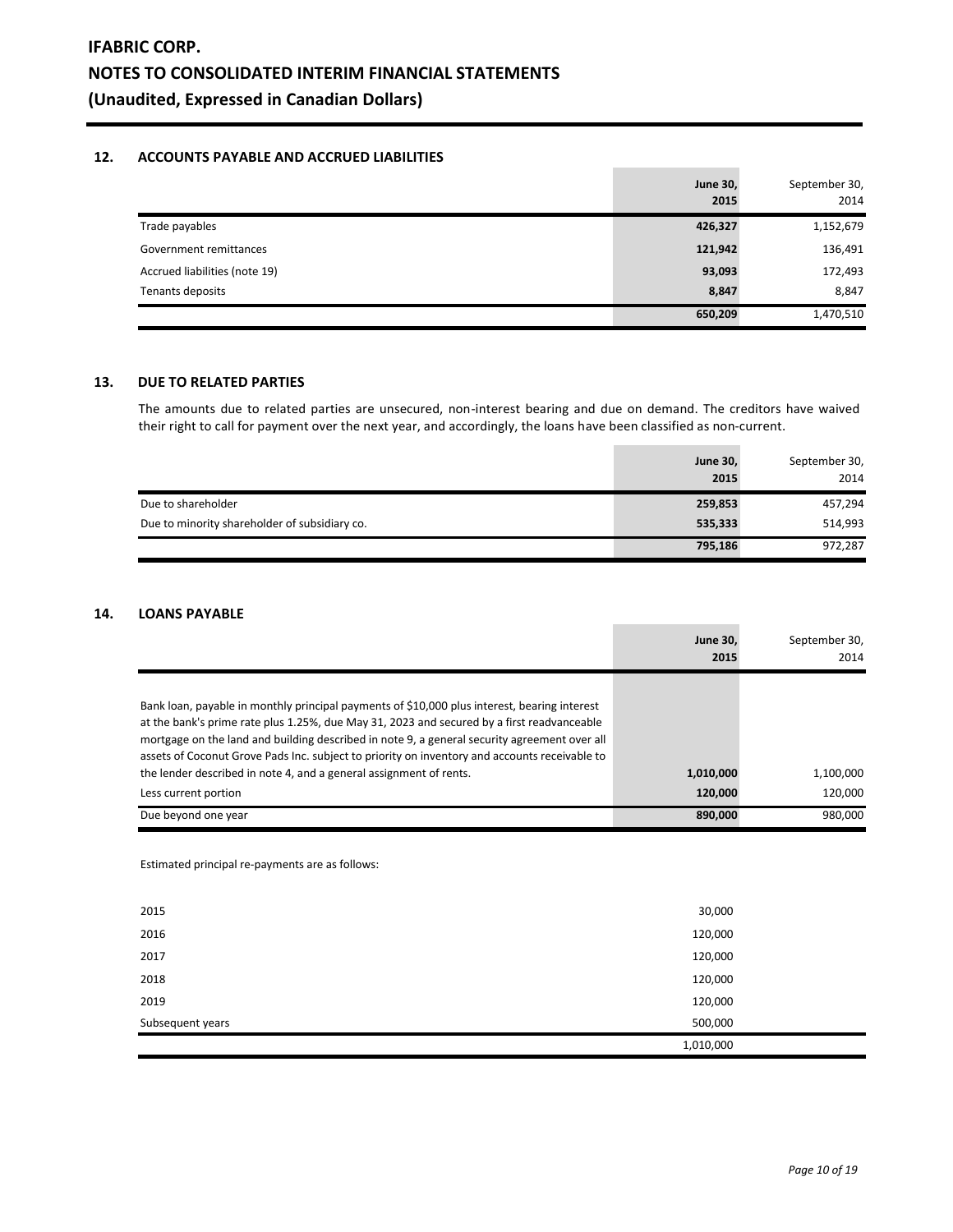## **15. CAPITAL STOCK**

### **(a) Authorized, issued and outstanding**

Authorized: Unlimited number of common shares

|                                                                                     | Number of<br>common shares | Common share<br>capital |
|-------------------------------------------------------------------------------------|----------------------------|-------------------------|
| Balance September 30, 2013                                                          | 25,437,500                 | 1,978,987               |
| Private placement (i)                                                               | 407,250                    | 1,629,000               |
| Fair value of shareholder warrants issued on private placement (i)                  |                            | (579, 293)              |
| Share issuance costs - cash (i)                                                     |                            | (198, 712)              |
| Share issuance costs - fair value of agent warrants issued on private placement (i) |                            | (125, 568)              |
| Shares issued pursuant to excercise of stock options                                | 25,000                     | 10,000                  |
| Ascribed value credited to share capital on exercise of options                     |                            | 7,780                   |
| Balance June 30, 2014 and September 30, 2014                                        | 25,869,750                 | 2,722,194               |
| Shares issued pursuant to excercise of stock options                                | 30,000                     | 12,000                  |
| Ascribed value credited to share capital on exercise of options                     |                            | 9,336                   |
| Balance June 30, 2015                                                               | 25,899,750                 | 2,743,530               |

(i) On December 13, 2013, the Company closed an offering of equity comprising 407,250 units at a price per unit of \$4.00 for gross proceeds of \$1,629,000. Each unit consists of one common share and one half of one common share shareholder warrant. Each whole shareholder warrant entitles the holder to acquire one common share of iFabric, at an exercise price of \$5.25, and is exercisable for a period of 3 years from December 13, 2013.

As compensation for the issue, the agent received a cash fee of 7% of the gross proceeds, totaling \$114,030, as well as 28,508 agent warrants. Each agent warrant entitles the holder to acquire one unit at an exercise price per unit of \$4.00. Each unit consists of one common share, and one half of one common share secondary agent warrant. Each whole secondary agent warrant entitles the holder to acquire one common share of iFabric, at an exercise price of \$5.25, and is exercisable for a period of 3 years from December 13, 2013.

The Company incurred \$84,682 in legal costs and disbursements in connection with the issue.

The fair value of the shareholder warrants has been estimated by management at \$579,293 and the fair value of the agent warrants has been estimated by management at \$125,568 as of the date of the grant using the Black-Scholes pricing model with the following assumptions:

| 0.00%   |
|---------|
| 133%    |
| 1.19%   |
| 3 years |
|         |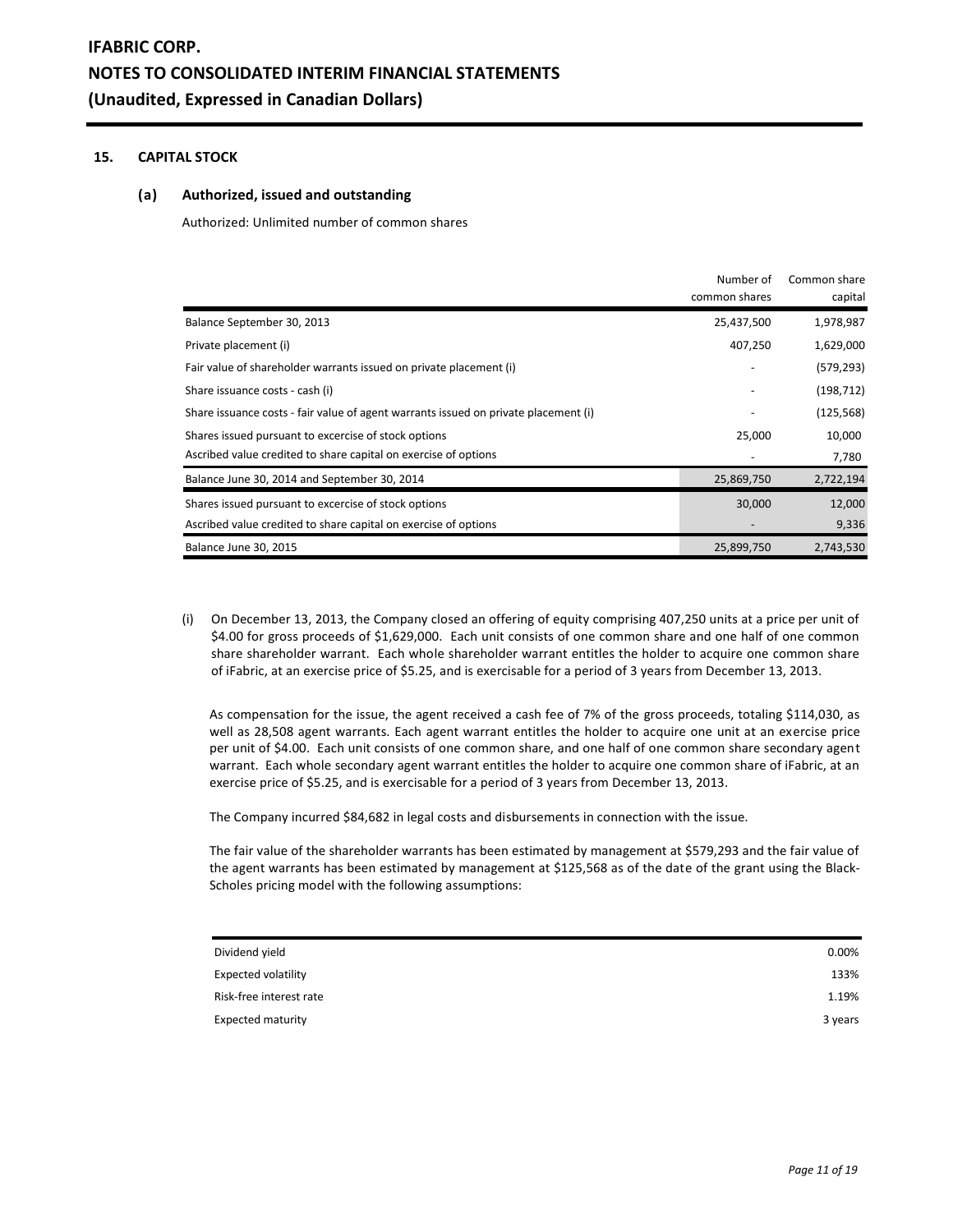### **15. CAPITAL STOCK,** *continued*

#### **(b) Stock option plan**

The Company has reserved 10% of the issued and outstanding common shares for issuance under its stock option plan. The status of the Company's stock option plan is summarized as follows:

|                                 | Number of stock<br>options | Weighted average<br>exercise price |
|---------------------------------|----------------------------|------------------------------------|
| Balance, September 30, 2013     | 1,525,000                  | 0.52                               |
| Granted, during the period (i)  | 150,000                    | 4.15                               |
| Exercised, during the period    | (25,000)                   | 0.40                               |
| Balance, June 30, 2014          | 1,650,000                  | 0.85                               |
| Balance, September 30, 2014     | 1,650,000                  | 0.85                               |
| Granted, during the period (ii) | 100,000                    | 2.70                               |
| Exercised, during the period    | (30,000)                   | 0.40                               |
| <b>Balance, June 30, 2015</b>   | 1,720,000                  | 0.97                               |

(i) On April 1, 2014, 150,000 stock options were issued to employees. Each option entitles the holder to acquire one common share of the Company at a price of \$4.15 and is exercisable for a period of 10 years from the grant date. The options vest over periods of 1-3 years. Share-based compensation expense based on the fair value of the options had been estimated at \$588,240 as of the date of the grant using the Black-Scholes pricing model with the following assumptions:

| Dividend yield           | 0.00%    |
|--------------------------|----------|
| Expected volatility      | 118%     |
| Risk-free interest rate  | 2.45%    |
| <b>Expected maturity</b> | 10 years |

(ii) On May 6, 2015, 100,000 stock options were issued to a Director of the Company. Each option entitles the holder to acquire one common share of the Company at a price of \$2.70 and is exercisable for a period of 10 years from the grant date. The options vest immediately. Share-based compensation expense based on the fair value of the options had been estimated at \$180,980 as of the date of the grant using the Black-Scholes pricing model with the following assumptions:

| Dividend yield           | 0.00%    |
|--------------------------|----------|
| Expected volatility      | 58%      |
| Risk-free interest rate  | 1.73%    |
| <b>Expected maturity</b> | 10 years |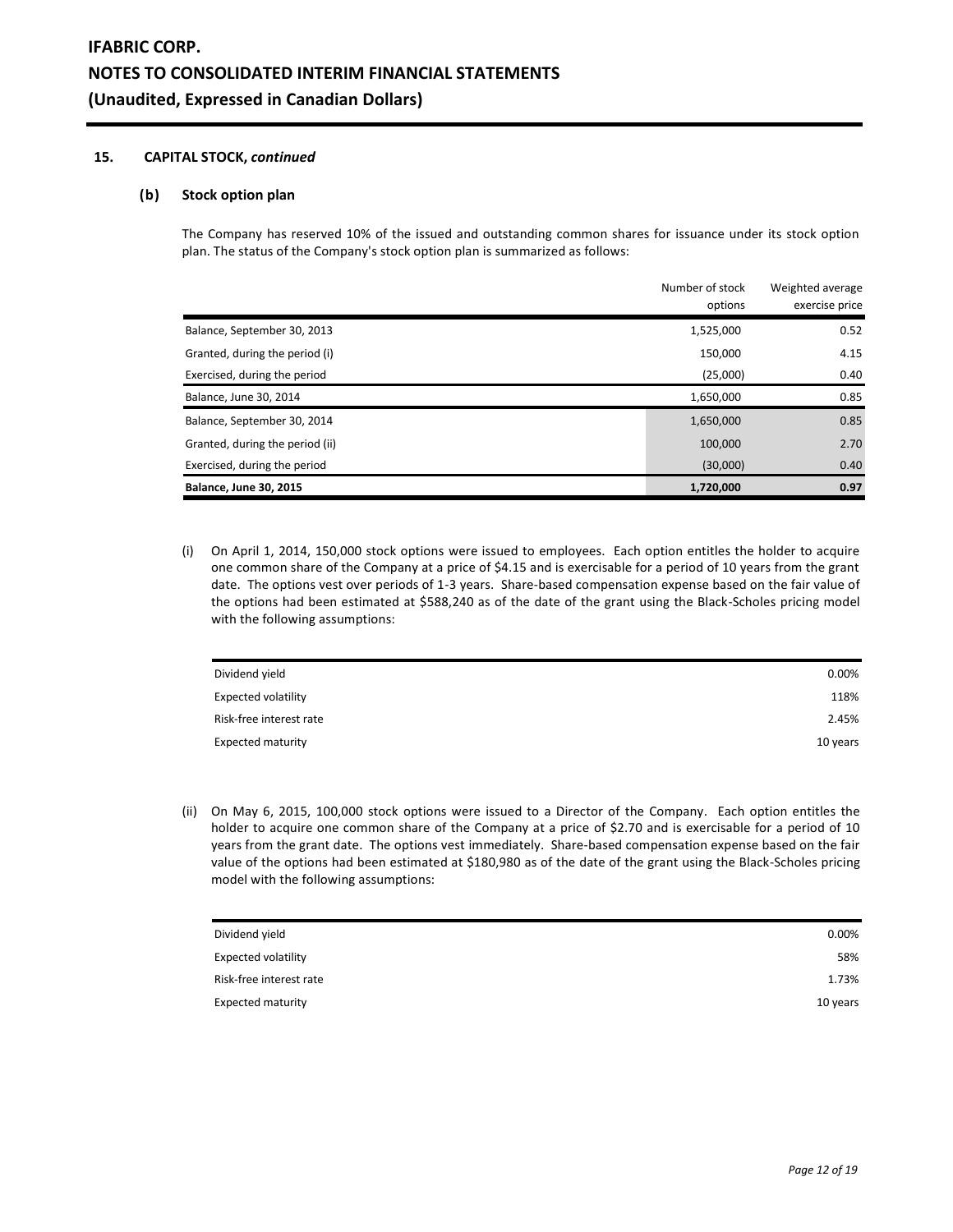# **IFABRIC CORP. NOTES TO CONSOLIDATED INTERIM FINANCIAL STATEMENTS (Unaudited, Expressed in Canadian Dollars)**

## **15. CAPITAL STOCK,** *continued*

## **(b) Stock option plan,** *continued*

As of June 30, 2015, the following options were issued and outstanding:

|                    | <b>Options Outsanding</b> |                                                      |                              | <b>Options Exercisable</b> |                                              |
|--------------------|---------------------------|------------------------------------------------------|------------------------------|----------------------------|----------------------------------------------|
|                    | Number of stock           | Weighted<br>average<br>remaining<br>contractual life | Weighted<br>average exercise |                            | Weighted<br>Number of stock average exercise |
| Expiry date        | options                   | (years)                                              | price                        | options                    | price                                        |
| September 17, 2018 | 75,000                    | 3.21                                                 | 2.90                         | 50,000                     | 2.90                                         |
| January 16, 2023   | 1,395,000                 | 7.55                                                 | 0.40                         | 1,270,000                  | 0.40                                         |
| April 1, 2024      | 150,000                   | 8.75                                                 | 4.15                         | 50,000                     | 4.15                                         |
| May 6, 2025        | 100,000                   | 9.85                                                 | 2.70                         | 100,000                    | 2.70                                         |
|                    | 1,720,000                 | 7.60                                                 | 0.97                         | 1,470,000                  | 0.77                                         |

# **(c) Warrants**

The following table summarizes warrants that have been issued, exercised, or expired during the periods presented:

|                                               |          | Weighted                   |
|-----------------------------------------------|----------|----------------------------|
|                                               |          | Number of average exercise |
|                                               | warrants | price                      |
| Balance, September 30, 2013                   |          | 0.00                       |
| Issued, during the period (note 15(a)(i))     | 232,133  | 5.10                       |
| Balance, June 30, 2014                        | 232,133  | 5.10                       |
| Balance, September 30, 2014 and June 30, 2015 | 232,133  | 5.10                       |

The following table summarizes the warrants outstanding as of June 30, 2015:

| 232,133                                      | 5.10                       |
|----------------------------------------------|----------------------------|
| December 13, 2016 (note 15(a)(i))<br>28,508  | 4.00                       |
| December 13, 2016 (note 15(a)(i))<br>203,625 | 5.25                       |
| warrants<br>Expiry date                      | price                      |
|                                              | Number of average exercise |
|                                              | Weighted                   |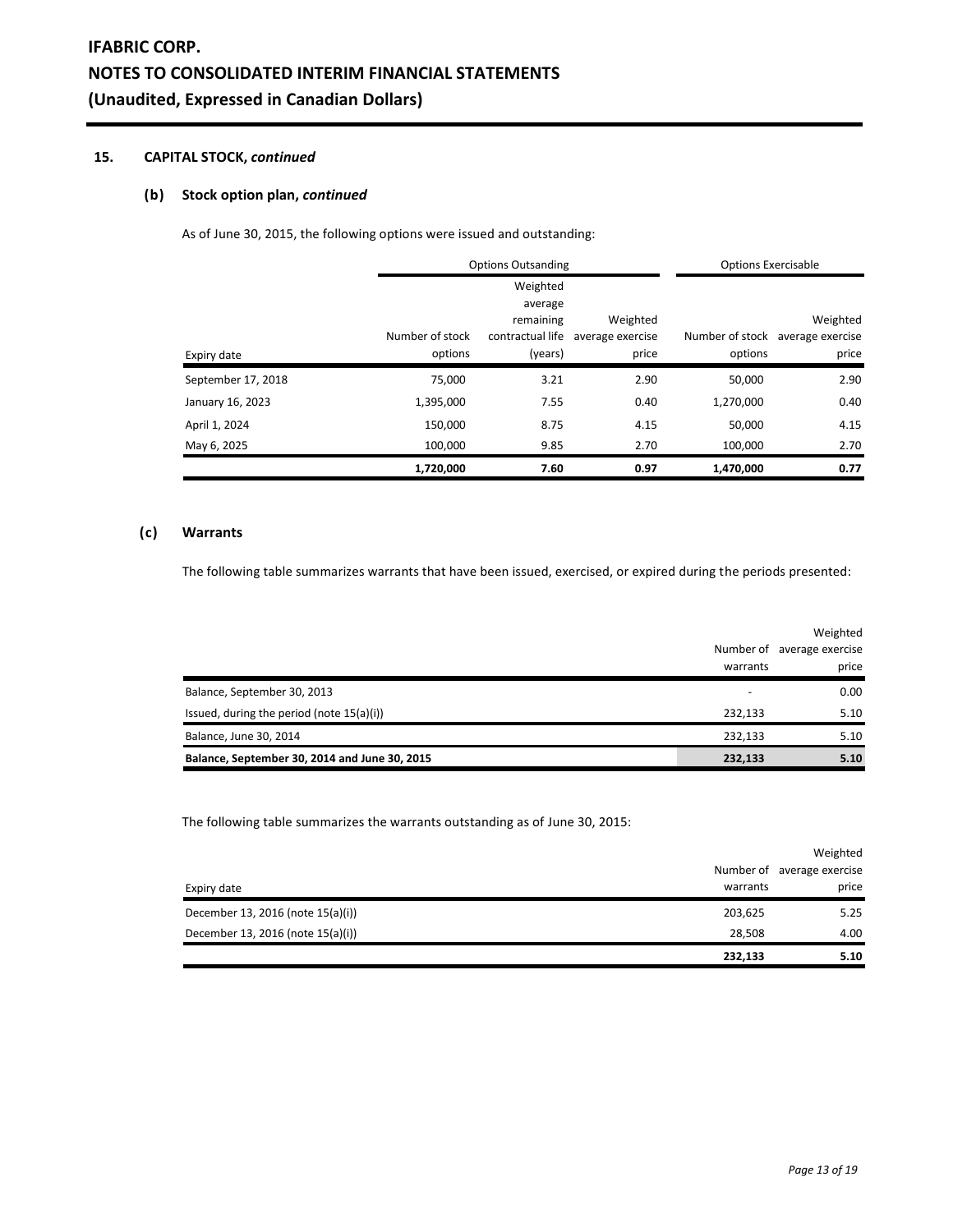#### **16. BASIC AND DILUTED EARNINGS PER SHARE**

Basic earnings per share is calculated using the weighted average number of common shares outstanding during the period. Diluted earnings per share is calculated to reflect the dilutive effect of warrants and stock options outstanding. The calculation of basic and diluted earnings per share is based on the earnings charged to retained earnings for the three and nine months ended June 30, 2015 of \$206,806 and \$172,234, respectively (2014 - earnings of \$245,205 and \$735,793, respectively). The number of shares used in the earnings per share calculation is as follows:

|                                                         | Three Months   |                          | Nine Months              |            |
|---------------------------------------------------------|----------------|--------------------------|--------------------------|------------|
| Periods ended June 30,                                  | 2015           | 2014                     | 2015                     | 2014       |
| Weighted average number of shares outstanding - basic   | 25,899,750     | 25,869,750               | 25,895,025               | 25,746,566 |
| Dilutive effect of options                              | 1,182,175      | 1.299.107                | 1,225,532                | 1,325,874  |
| Dilutive effect of warrants                             | $\blacksquare$ | $\overline{\phantom{0}}$ | $\overline{\phantom{0}}$ | 1,724      |
| Weighted average number of shares outstanding - diluted | 27,081,925     | 27,168,857               | 27,120,557               | 27,074,164 |

For the three months ended June 30, 2015, 325,000 options and 232,133 warrants were excluded from the calculation of diluted earnings per share as these instruments were deemed to be anti-dilutive (2014 - 232,133 warrants were excluded). For the nine months ended June 30, 2015, 250,000 options and 232,133 warrants were excluded from the calculation of diluted earnings per share as these instruments were deemed to be anti-dilutive (2014 - 150,000 options and 203,625 warrants were excluded).

# **17. INCOME TAXES**

The provision for income taxes recorded in the financial statements differs from the amount which would be obtained by applying the statutory income tax rate of 26.5% (2014 - 26.5%) to the earnings for the period as follows:

| Nine months ended June 30,                  | 2015     | 2014                     |
|---------------------------------------------|----------|--------------------------|
| Earnings for the period before income taxes | 454,311  | 1,124,224                |
| Tax on accounting earnings                  | 120,400  | 297,920                  |
| Tax effect of the following:                |          |                          |
| Non-deductible share-based compensation     | 117,200  | 54,698                   |
| Share issue costs                           | (8, 300) |                          |
| Items not deductible for tax purposes       | 11,500   | 33,099                   |
| Tax rate changes and other                  | 37,257   | $\overline{\phantom{0}}$ |
| Provision for income taxes                  | 278,057  | 385,717                  |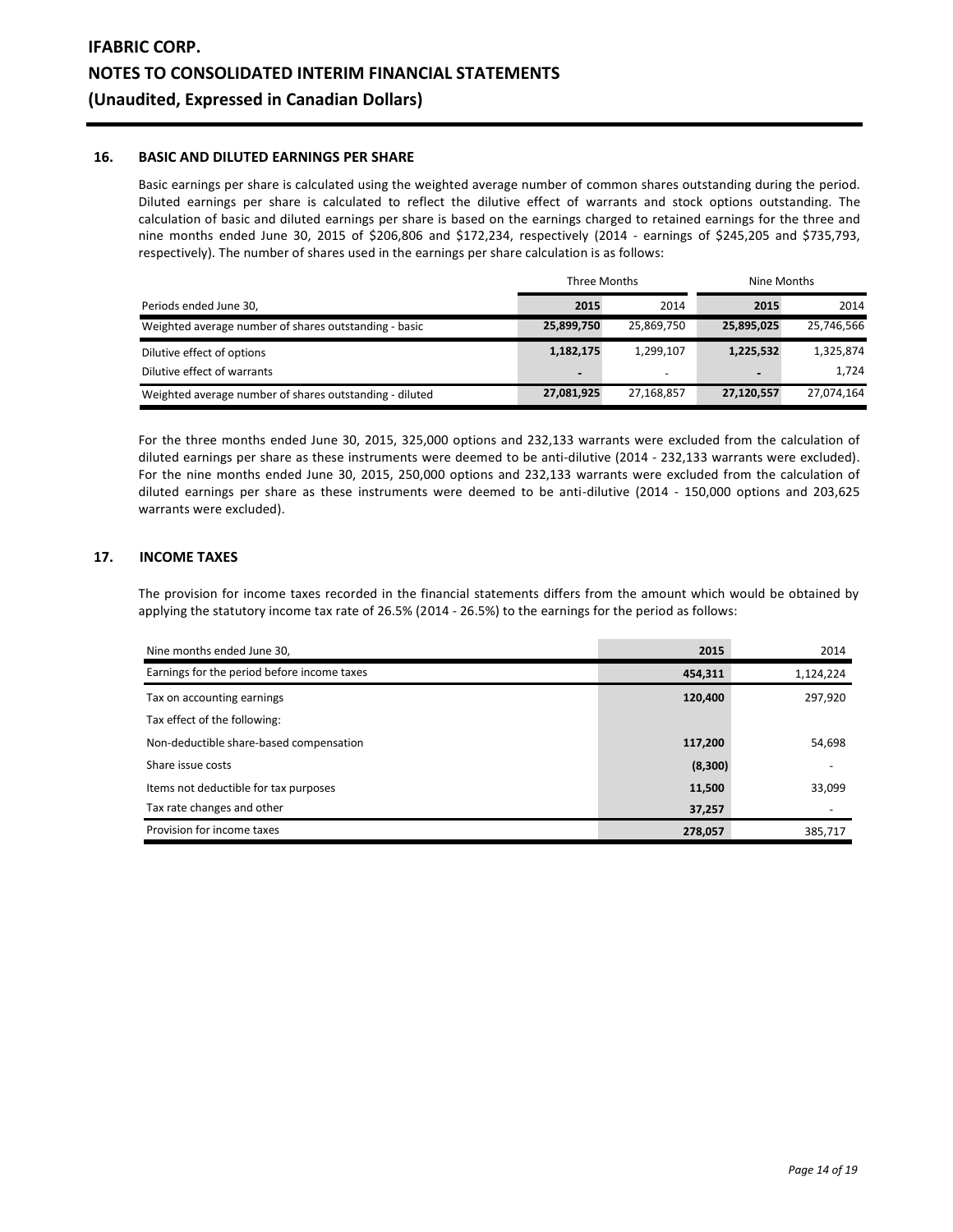## **18. COMMITMENTS**

(a) The Company's total commitments as of June 30 , 2015, under various operating leases and a property lease agreement exclusive of occupancy costs are as follows:

| 2015 | 32,087  |
|------|---------|
| 2016 | 129,099 |
| 2017 | 127,709 |
| 2018 | 75,725  |
|      | 364,621 |

- (b) The Company enters into foreign exchange forward contracts to manage the risks associated with exchange rate fluctuations. See note 8 for more information.
- (c) Effective January 1, 2015, the Company entered into an exclusive worldwide license agreement for the right to use trademarks in connection with the manufacture, marketing, sale and distribution of certain licensed products. During the license term, the Company is required to pay a quarterly royalty on its net sales as defined in the agreement, on all products sold under the licensed marks. The effective royalty rates vary depending on the distribution channel and range between 4% to 10%. Minimum annual royalties have been established for the contract periods ending December 31, 2015, 2016, 2017, and 2018 in the amounts of \$131,000, \$190,000, \$288,000, and \$368,000, respectively. In addition, the Company is required to pay an advertising fee of 1-2%, depending on the distribution channel, payable quarterly, on its net sales as defined in the agreement, for promotion of the licensed products. The license term is in effect until December 31, 2018.
- (d) Effective October 17, 2011, the Company entered into an exclusive worldwide license agreement for the right to use trademarks in connection with the manufacture, marketing, sale and distribution of certain licensed products. During the initial license term, the Company is required to pay a monthly royalty of 9.5% on its net sales as defined in the agreement, on all products sold under the licensed marks. The initial license term is in effect until December 31, 2015 and may be renewed for an additional term of four years on the condition that certain performance goals as defined in the agreement are attained.
- (e) Effective January 16, 2012, the Company entered into an exclusive license agreement for the right to use trademarks in connection with the manufacture, marketing, sale and distribution of certain licensed products. The licensed territory includes certain worldwide areas as specified in the agreement. During the initial license term, the Company is required to pay a quarterly royalty of 9% on its net sales as defined in the agreement, on all products sold under the licensed marks. Minimum annual royalties have been established for the contract periods ending December 31, 2013, 2014, and 2015 in the amounts of \$144,000, \$279,000 and \$432,000, respectively. In addition, the Company is required to pay an advertising fee of 2%, payable semi-annually, on its net sales as defined in the agreement, for the promotion of the licensed products. The initial license term is in effect until December 31, 2015 and may be renewed for an additional term of three years on the condition that certain performance goals as defined in the agreement are attained.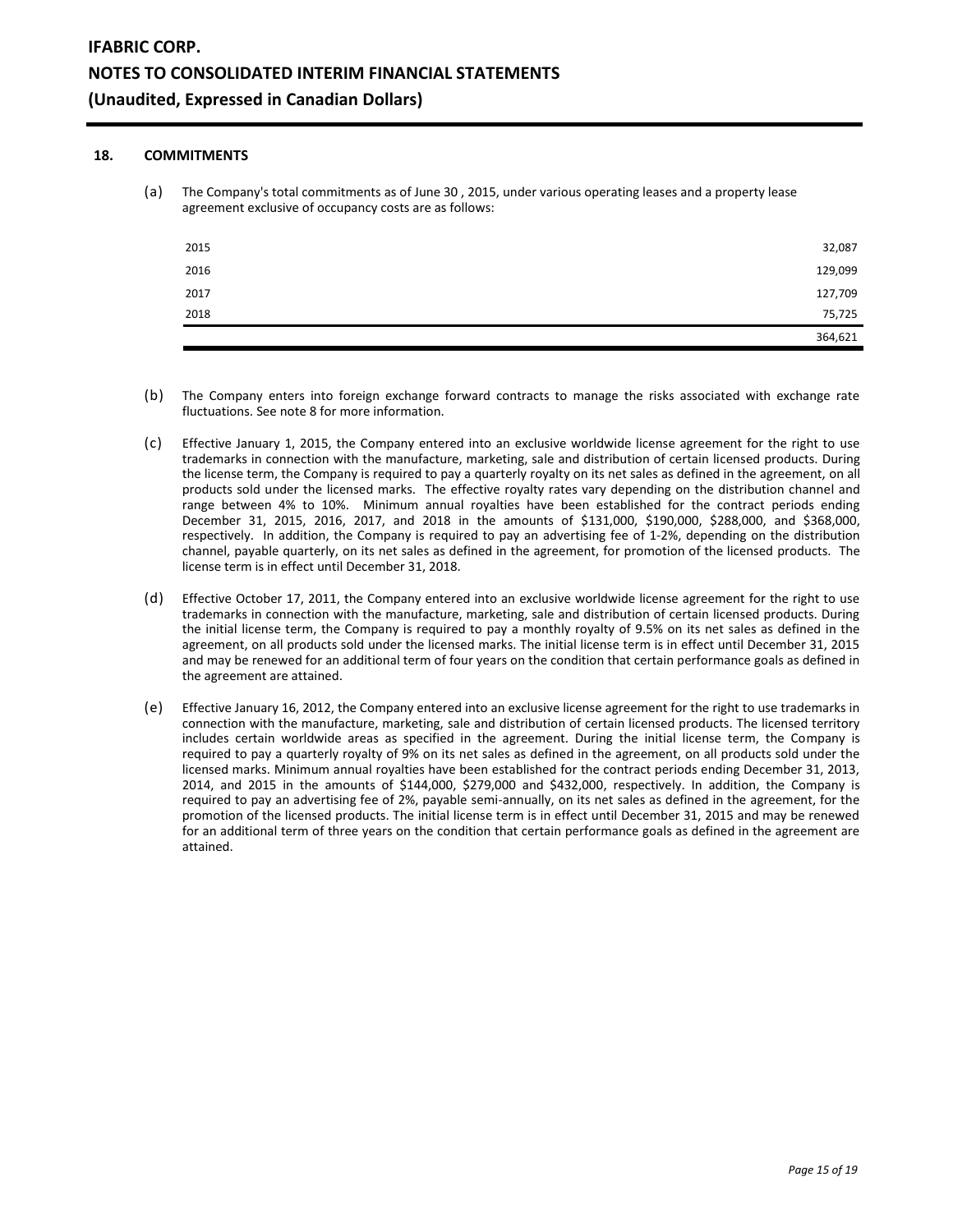# **19. RELATED PARTY TRANSACTIONS**

- (a) General and administrative costs for the nine months ended June 30, 2015 includes \$18,000 (2014 \$23,000) paid to a company controlled by the non-controlling shareholder of a subsidiary.
- (b) Remuneration of Directors and key management personnel of the Company was as follows:

| Nine months ended June 30,                                                    | 2015    | 2014    |
|-------------------------------------------------------------------------------|---------|---------|
| Salary and management fees included in general and administrative - CEO       | 150,000 | 164,400 |
| Professional fees included in general and administrative - CFO                | 107,500 | 95,000  |
| Salary and benefits included in general and administrative - Directors        | 103,304 | 144,238 |
| Fees for technical services included in general and administrative - Director | 44,000  | 36,000  |
| Directors' fees paid                                                          | 5,252   | 1,750   |
| Share based compensation                                                      | 180,980 | 35,756  |
|                                                                               | 591.036 | 477.144 |

(c) As at June 30, 2015, accrued liabilities includes an amount of \$15,000 (September 30, 2014 - \$45,000) payable to Directors and key management personnel of the Company with respect to unpaid fees.

#### **20. FINANCIAL INSTRUMENTS**

#### **Credit risk**

Credit risk arises from the potential that a counter party will fail to perform its obligations. The Company routinely assesses the financial strength of its customers to mitigate its exposure to credit risk. For the nine months ended June 30, 2015, approximately 33% of the Company's total sales are to two customers (2014 - 33% of sales were to two customers). At June 30, 2015, four customers accounted for 53% (September 30, 2014 - four customers accounted for 52%) of the Company's accounts receivable.

In order to mitigate its credit risk, the Company insures its trade accounts receivable with Chartis Insurance Company of Canada based on specific or discretionary credit limits, dependant on the level of amounts outstanding from individual customers at that time. As at June 30, 2015, no claims were pending under this policy.

The Company's maximum exposure to credit risk at June 30, 2015 is \$2,653,862 (September 30, 2014 - \$2,042,179). Included in general and administrative costs for the nine months ended June 30, 2015 are bad debts of \$1,437 (2014 - nil).

The aging of trade accounts receivable is as follows:

|               | <b>June 30,</b><br>2015 | September 30,<br>2014 |
|---------------|-------------------------|-----------------------|
| $0 - 30$ days | 1,240,555               | 841,522               |
| 31 - 60 days  | 965,641                 | 794,275               |
| 61 - 90 days  | 124,531                 | 333,044               |
| $90 + days$   | 352,833                 | 279,638               |
|               | 2,683,560               | 2,248,479             |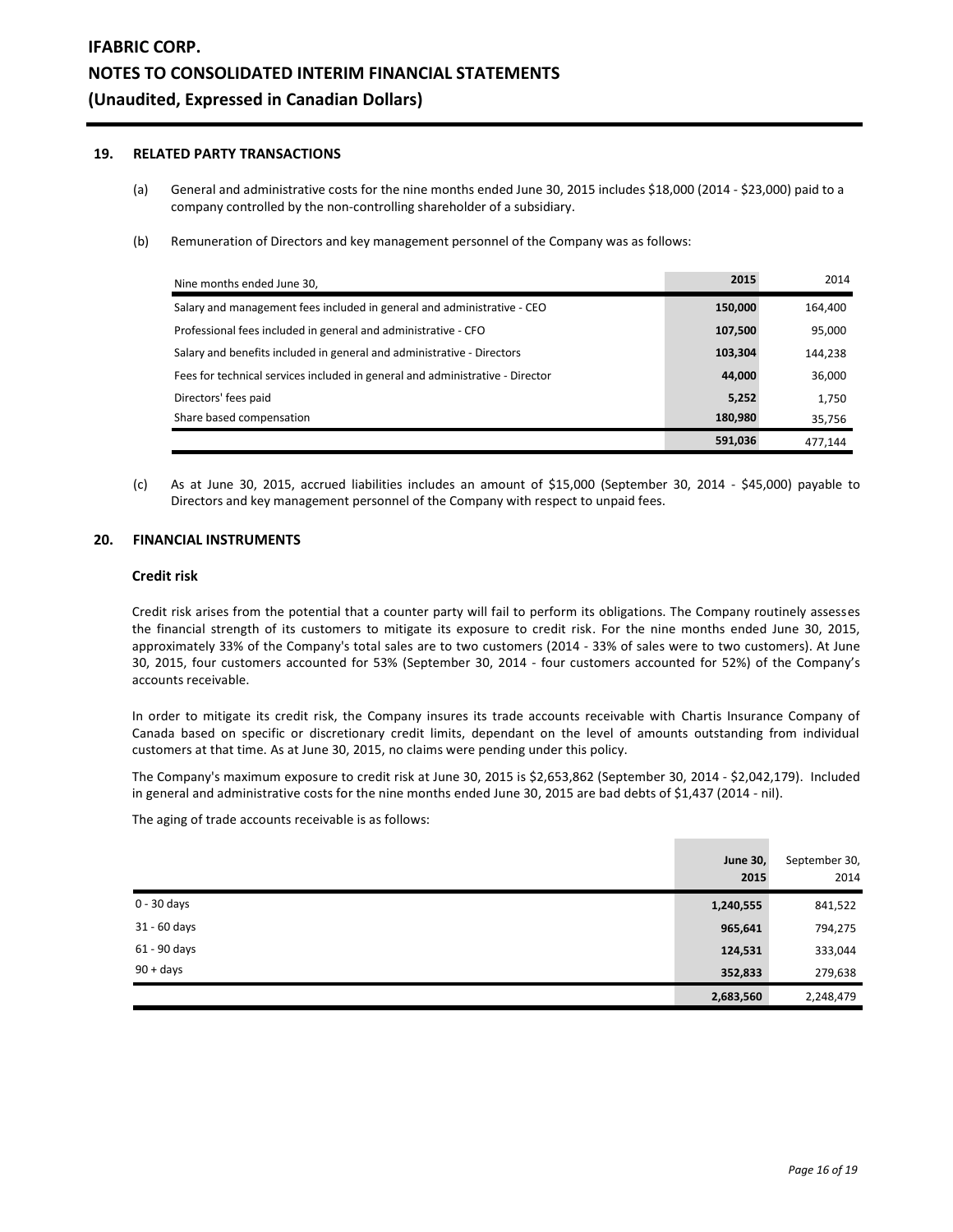# **20. FINANCIAL INSTRUMENTS,** *continued*

#### **Liquidity risk**

Liquidity risk is the risk that the Company will encounter difficulties in meeting its obligations associated with its financial liabilities. The Company is exposed to this risk mainly with respect to its related party loans, bank indebtedness, loans payable and accounts payable and accrued liabilities. The Company reduces its exposure to liquidity risk by ensuring that it documents when authorized payments become due, maintains an adequate line of credit to pay trade creditors and repays long term debt interest and principal as it becomes due using cash generated from operations.

#### **Market risk**

Market risk is the risk that the fair value or future cash flows of a financial instrument will fluctuate because of changes in market prices. Market risk comprises three types of risk: currency risk, interest rate risk and other price risk. The Company is exposed to currency risk and interest rate risk.

#### **Currency risk**

The Company conducts certain of its operations in United States dollars and British pounds. The Company manages its risk with forward foreign exchange contracts (see note 8). The following balances were included in the financial statements:

| <b>United States dollars</b>                     | <b>June 30,</b><br>2015 | September 30,<br>2014 |
|--------------------------------------------------|-------------------------|-----------------------|
| Cash                                             | 563,643                 | 731,134               |
| Accounts receivable                              | 1,717,348               | 1,605,269             |
| Accounts payable and accrued liabilities         | (255, 018)              | (921, 642)            |
| Prepaid expenses and deposits                    | 399,470                 | 189,973               |
| Foreign exchange forward contract margin deposit | 60,000                  | 100,000               |
|                                                  | 2,485,443               | 1,704,734             |

| <b>British pounds</b>                    | <b>June 30,</b><br>2015 | September 30,<br>2014 |
|------------------------------------------|-------------------------|-----------------------|
| Cash                                     | 69,855                  | 88,825                |
| Accounts receivable                      | 196,265                 | 182,183               |
| Accounts payable and accrued liabilities | (29, 510)               | (20, 204)             |
|                                          | 236,610                 | 250,804               |

#### **Interest rate risk**

Interest rate risk is the risk that the fair value or future cash flows of a financial instrument will fluctuate due to changes in market interest rates. The Company is exposed to interest rate risk on its secured bank loan and its bank operating line, which bear interest at floating rates, since changes in market rates can cause fluctuations in cash flows.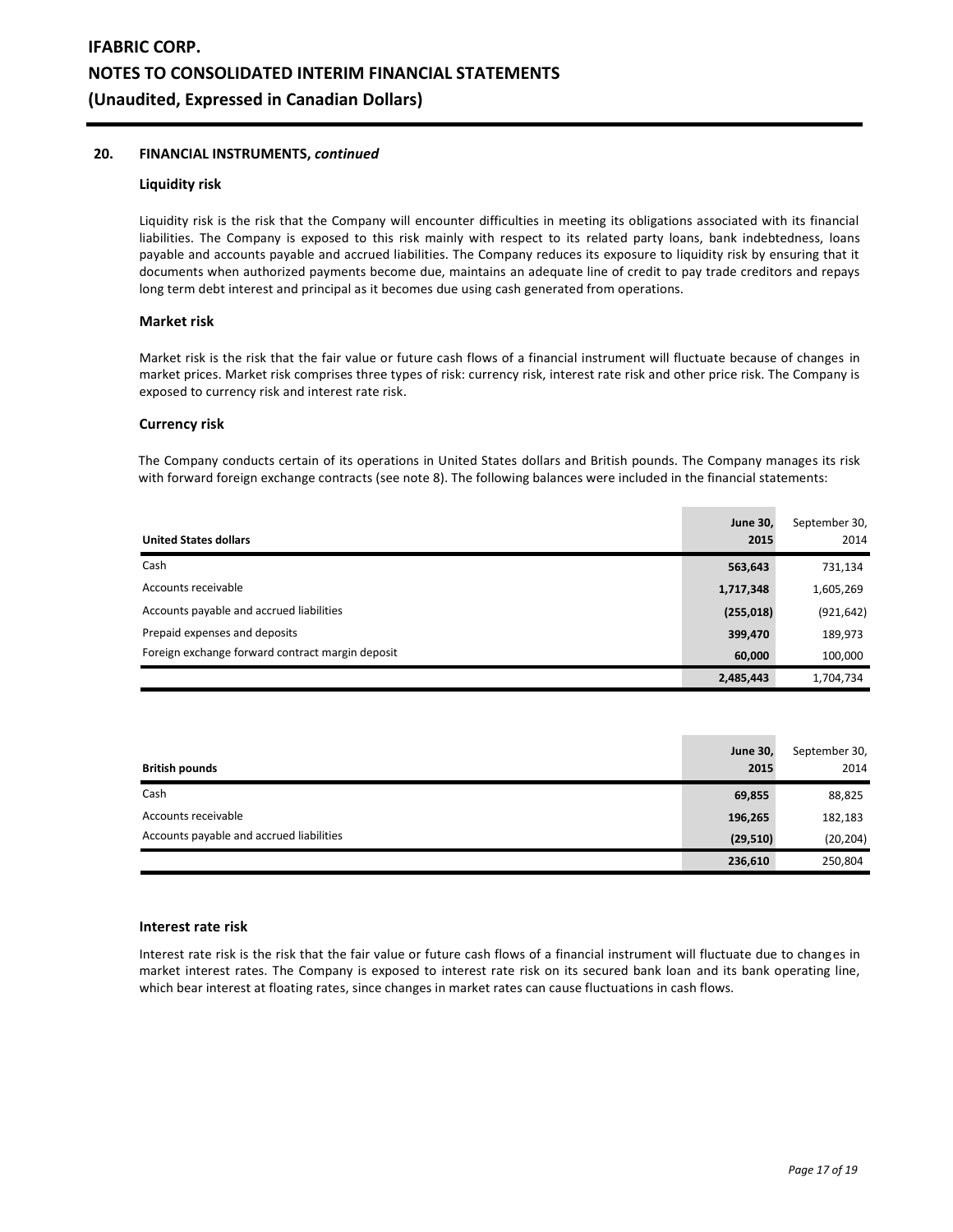### **20. FINANCIAL INSTRUMENTS,** *continued*

#### **Sensitivity analysis**

The effect of a 5% strengthening of the USD at the reporting date in relation to the net amount of USD denominated currency balances would result in an increase in annual pre-tax revenue of approximately \$155,000, assuming all other variables remain constant, and a 5% weakening of the USD would result in a decrease in annual pre-tax revenue of approximately \$155,000. A 5% strengthening of the GBP would result in an increase in annual pre-tax revenue of approximately \$23,000 and a 5% weakening of the GBP would result in a decrease in annual pre-tax revenue of approximately \$23,000.

A 1% increase in future interest rates, based on the projected average balance of the secured loan for the ensuing 12 months, would result in an increased interest expense of approximately \$9,500 and a 1% decrease in interest rates would result in interest savings of an equivalent amount.

#### **21. CAPITAL MANAGEMENT**

The Company manages its capital to ensure that it will be able to continue as a going concern while providing a return to its stakeholders.

The capital structure of the business consists of equity attributable to common shareholders, comprised of issued capital stock and accumulated retained earnings, which totaled \$6,193,472 at June 30, 2015 (September 30, 2014 - \$5,999,902).

The Company is subject to externally imposed capital requirements on debt described in notes 4 and 14. As at June 30, 2015, the Company met these financial covenants requirements.

#### **22. SEGMENTED INFORMATION**

The Company has three reportable segments, as described below, which are strategic divisions. The strategic divisions offer different products and services, and are managed separately because they require different marketing strategies and technologies. For each of the strategic divisions, the CEO (the chief operating decision maker) reviews internal management reports on at least a quarterly basis. The following describes the operations in each of the reportable segments:

- Intimate Apparel: Includes the design, purchasing, and distribution of intimate apparel.
- Intelligent Fabrics: Includes the development, testing and distribution of specialty textiles as well as chemicals suitable for application to textiles.
- Other: Includes leasing of property to group companies and third parties.

Inter-segment transactions are made at prices that approximate market rates.

Property, plant and equipment, deferred tax assets, and goodwill are managed on a group basis and are not allocated to operating segments. Amortization of property, plant and equipment, and interest expense on operating lines of credit and loans payable are managed on a group basis and are not allocated to operating segments.

There has been no material change in the total assets for each reportable segment since the last annual audited financial statements.